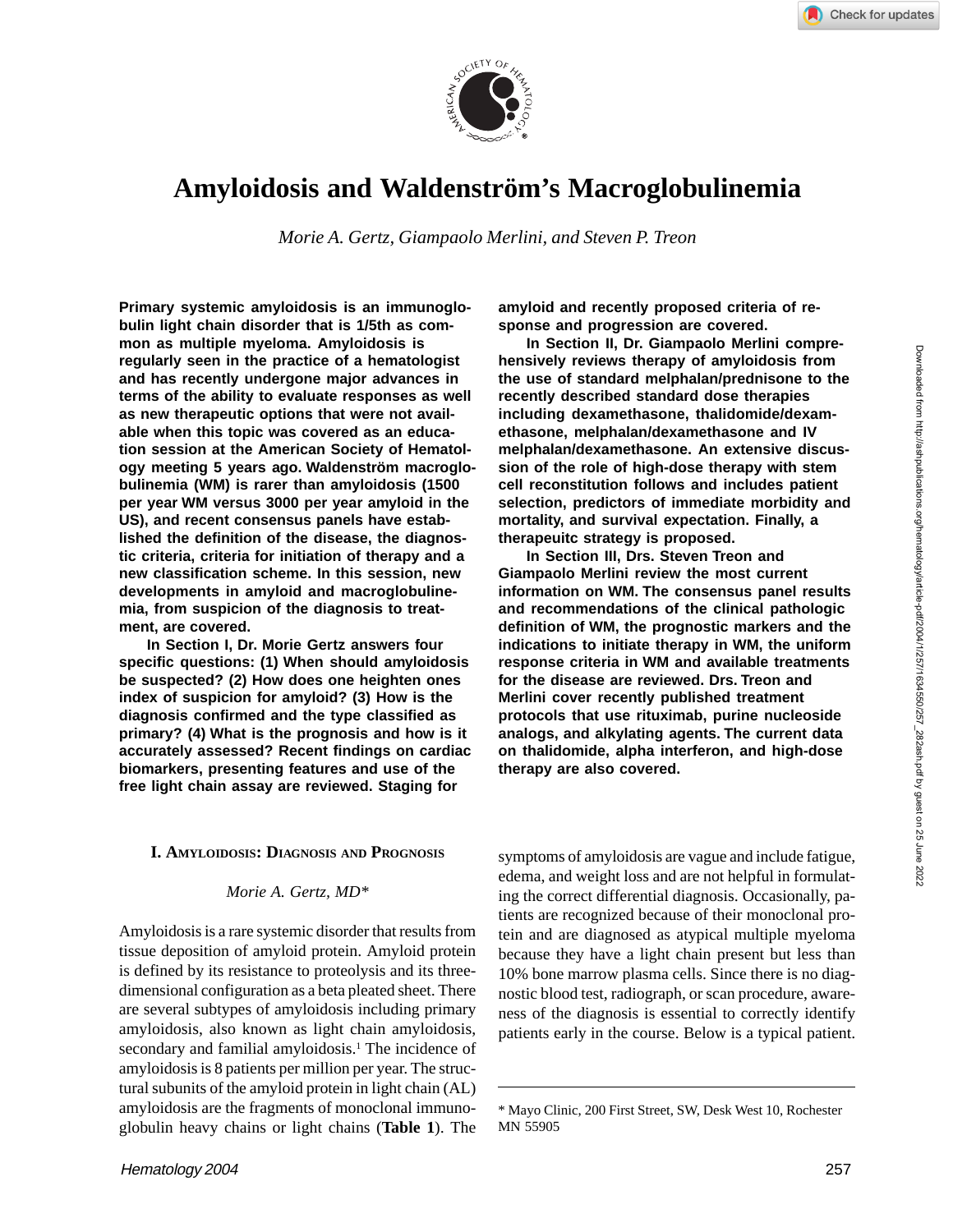| Abbreviation | <b>Clinical</b>                                                                              |
|--------------|----------------------------------------------------------------------------------------------|
| AL           | Light chain amyloid                                                                          |
| AH           | Heavy chain amyloid                                                                          |
| AL           | Myeloma or macroglobulinemia (this is <i>not</i> secondary amyloid)                          |
| AL           | Localized bladder and bronchus                                                               |
| AA           | Secondary to infection, renal cell cancer and familial in familial Mediterranean fever (FMF) |
| <b>ATTR</b>  | Native transthyretin (TTR) in senile systemic amyloidosis, mutant in familial amyloidosis    |
| AFib         | Hereditary renal amyloid                                                                     |
| A Apo I      | Cardiomyopathy neuropathy                                                                    |
| AB2M         | Dialysis amyloid                                                                             |
|              | Immunoglobulin protein                                                                       |

# **Illustrative Case**

A 79-year-old man had a 1-year history of dyspnea on exertion, lower extremity edema, and a 10-kg weight loss. An initial evaluation in a primary care setting including echocardiography and electrocardiography were interpreted as being nondiagnostic. The patient was referred for evaluation of noncardiac dyspnea to a pulmonologist. A computed tomography (CT) scan of the abdomen showed shoddy retroperitoneal lymphadenopathy, and laparoscopic biopsy of the nodes showed sinus histiocytosis. After the patient left Mayo Clinic, a monoclonal G-lambda protein was detected in the serum with a peak of only 0.5 g/dL. The 24-hour urine protein showed 330 mg but consisted of lambda light chain and no albumin. A repeat echocardiogram showed increased wall thickness and restrictive diastolic filling consistent with amyloid. A subcutaneous fat aspirate demonstrated amyloid. Amyloid stains subsequently performed on the abdominal lymph nodes showed vascular amyloid deposits.

In this section, four questions will be addressed: (1) When should amyloid be considered? (2) If the diagnosis is under consideration, what is an appropriate diagnostic evaluation? (3) If there is a very strong suspicion, how is the diagnosis confirmed? (4) What is the prognosis for patients with proven disease?

The physical findings of amyloidosis include enlargement of the tongue, periorbital purpura, and the shoulder pad sign. Although very specific for the diagnosis, these are easily overlooked and are seen in less than 20% of patients with AL. Reliance on symptoms and signs alone without being aware of the possibility of amyloid will inevitably result in an overlooked diagnosis.

Amyloidosis is a disease that infiltrates organs and causes their dysfunction. The four most common organs involved in amyloid include: heart, kidney, liver, and the peripheral nerve (**Figure 1**). Amyloidosis should be considered in the differential diagnosis of any patient with nephrotic syndrome without clear alternative

explanation. Amyloidosis accounts for 10% of adult non-diabetic nephrotic syndrome. When adult patients are seen with nephrotic syndrome, amyloidosis, as well as nil disease, membranoproliferative glomerulonephritis, and membranous glomerulopathy must be considered in the differential diagnosis. One-half of patients presenting with amyloidosis have demonstrable cardiomyopathy. The symptoms can range from easy fatigability to overt congestive heart failure. This diagnosis must be entertained in any patient with cardiac symptoms of fatigue without a history of ischemia such as exertional angina or a previously documented myocardial infarction. The electrocardiogram (EKG) may show a pseudo-infarction pattern, and patients may be incorrectly diagnosed as having a silent ischemic syndrome. The findings on echocardiography, which include thickening of the heart walls, can be misinterpreted as ventricular hypertrophy as in our illustrative case. Any patient with unexplained cardiac symptoms without valvular disease, coronary artery disease, or long-standing hypertension should be considered for possible amyloidosis. We have seen patients referred to cardi-



**Figure 1. Clinical syndromes in amyloidosis.** Abbreviations: CHF, congestive heart failure; CTS, carpal tunnel syndrome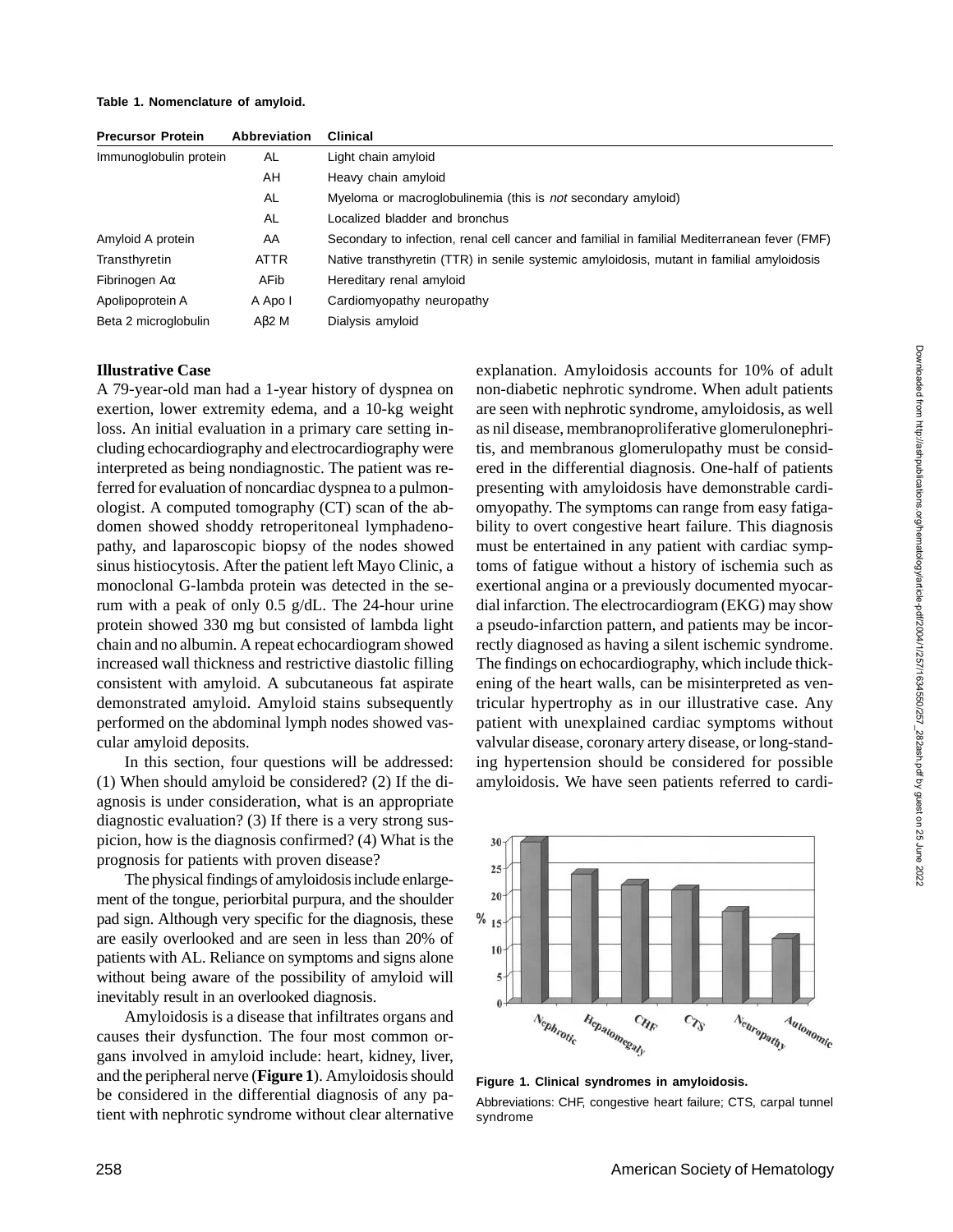ologists with overt heart failure undergo cardiac catheterization, be found to have normal coronary arteries, and then be dismissed from further evaluation with no follow-up.

It is the hematologist's responsibility to educate specialists at their institution on the proper evaluation of a patient with an unexplained cardiac disorder or unexplained proteinuria. Immunofixation of the serum and of the urine is required to screen for light chain amyloidosis.

Amyloid involving the liver occurs in approximately one-sixth of patients and is characterized by palpable hepatomegaly, elevation of the serum alkaline phosphatase, and no imaging abnormalities by CT or magnetic resonance imaging (MRI). Symptoms may be limited to early satiety and weight loss. The clinician's responsibility is to obtain immunofixation of the serum and the urine in addition to the usual studies for hepatitis, primary biliary cirrhosis, and other infiltrative liver disorders.

One in 6 patients with amyloidosis presents with symptomatic sensorimotor peripheral neuropathy. The neuropathy can be both axonal and demyelinating. Symptoms occur primarily in the lower extremities, and sensory changes are greater than motor changes. There is often a 2-year delay between the onset of symptoms and the recognition of amyloid. Important clues include: half of the patients have associated carpal tunnel syndrome, and a number of them will have autonomic neuropathy. Autonomic failure manifests as alternating diarrhea and constipation, pseudo-obstruction with vomiting, orthostatic hypotension, and impotence. The neuropathy is frequently painful, requiring analgesics. Gabapentin and amytriptyline often fail to provide benefit. These patients may be recognized to have

GK  $GL$  $40$  $\kappa:\lambda=1:3.5$ 35 M  $\bf{0}$ 30 L  $25$  $20$  $\mathbf{D}$ 15  $10\,$  $\overline{5}$  $\bf{0}$  $\pmb{0}$  $.01 - 0.5$  $0.5 - 1.5$  $>1.5$ 



a monoclonal gammopathy but are often misdiagnosed as having monoclonal gammopathy of undetermined significance (MGUS)–associated neuropathy without proper diagnostic testing to exclude amyloid.

Amyloidosis should be suspected in any patient with nephrotic range proteinuria, infiltrative cardiomyopathy, peripheral neuropathy, hepatomegaly, symptoms of bowel pseudo-obstruction, or atypical multiple myeloma.

### **Screening for Amyloid**

Amyloidosis is a plasma cell dyscrasia with a small monoclonal population of plasma cells in the bone marrow, and this knowledge can be used to advantage in screening for the disease. Since the amyloid deposits are composed of monoclonal light chains and heavy chains, most patients will have a detectable immunoglobulin abnormality either by immunofixation of serum, immunofixation of a 24-hour urine specimen, or a detection of an abnormal immunoglobulin-free light chain (Freelite®).<sup>2</sup> Screening electrophoresis is inadequate since 20% of patients with amyloidosis will not have an intact immunoglobulin protein in the serum or a level too low to demonstrate a spike on the electrophoretic pattern (**Figure 2**). It is mandatory that urine be screened in a patient with a compatible syndrome (**Figure 3**). When the serum and the urine are studied by immunofixation, nearly 90% will have a detectable monoclonal light chain. The immunoglobulin-free light chain nephelometric assay will be abnormal in threequarters of the remaining patients in support of a tentative diagnosis of amyloidosis. When screening for amyloid, immunofixation has a higher sensitivity (90%) than amyloid stains performed on routine biopsy specimens such as fat (73%) or the bone marrow (72%).



**Figure 3. Urine M proteins in amyloidosis (g/24 hr).**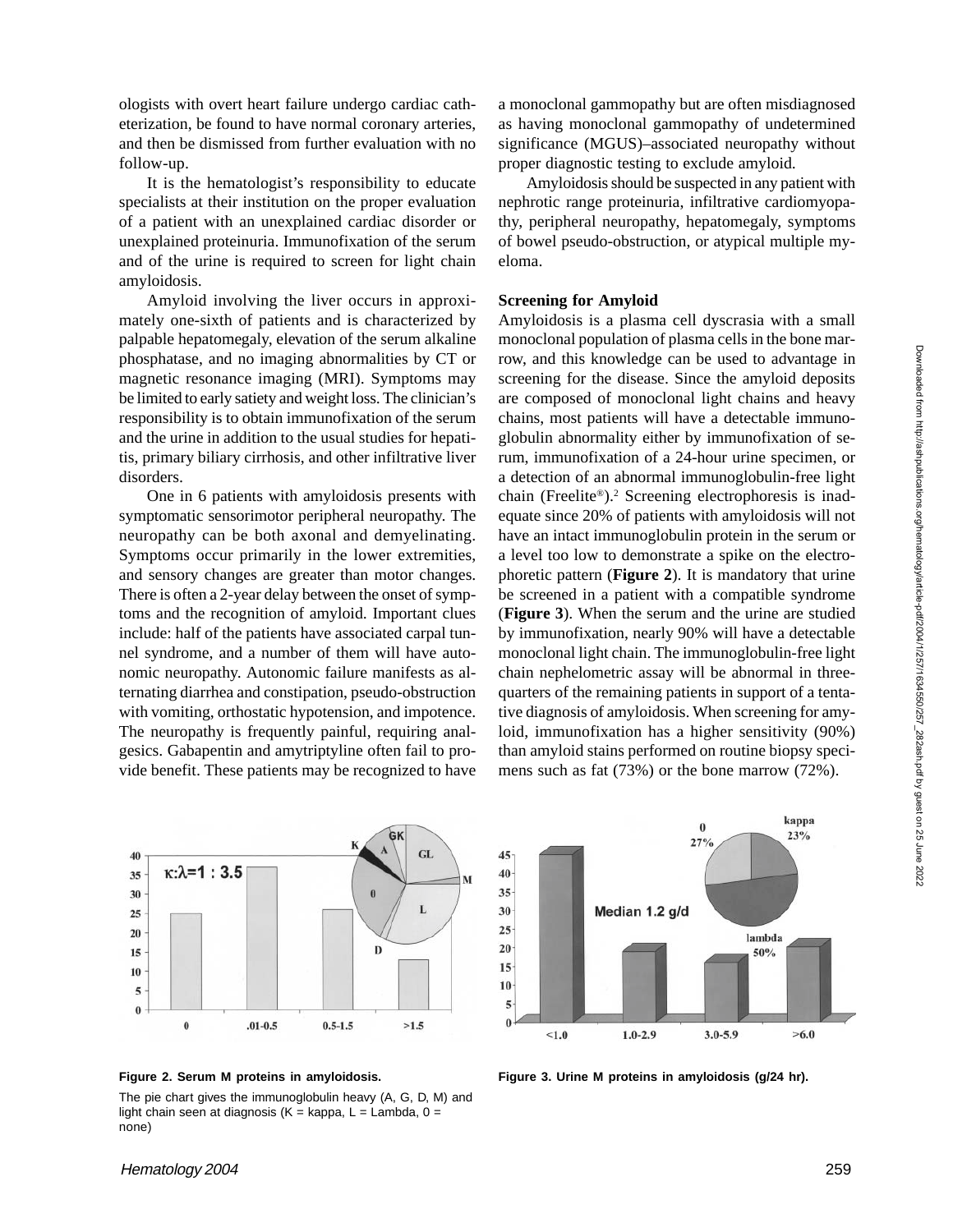# **How Is the Diagnosis of Amyloidosis Confirmed?**

When a patient is seen with one of the clinical syndromes in **Figure 1** and is confirmed to have an immunoglobulin light chain abnormality by immunofixation or nephelometry, the index of suspicion for amyloid is high. As in all hematologic malignancies, biopsy verification of the diagnosis is required. All patients with amyloid nephrotic syndrome, amyloid cardiomyopathy, amyloid liver disease, or amyloid neuropathy can be confirmed with biopsy of the kidney, heart, liver, or sural nerve. Biopsies of the kidney and liver carry a risk of bleeding and often necessitate overnight hospitalization for the patient. Case reports exist of severe bleeding following liver biopsy and, rarely, hepatic rupture. These small risks can be avoided if the clinician is aware that amyloid is a likely diagnosis. Techniques exist that are easier and less expensive and that result in minimal risk to the patient. Congo red staining of a bone marrow biopsy will demonstrate amyloid in at least 60% of patients.<sup>3</sup> A marrow biopsy is required since amyloid deposits are rarely seen in the marrow aspirate. The subcutaneous fat aspirate demonstrates amyloid deposits in 70%–80% of patients (**Table 2**). Other centers do minor salivary gland biopsies and gingival biopsies.4 The rectal biopsy still remains a sensitive diagnostic technique. Only 13% of amyloidosis patients have a negative bone marrow and fat aspirate. Because of the very low prevalence of amyloid, use of the fat aspirate as a screening tool in patients presenting with peripheral neuropathy in the absence of a monoclonal protein disorder has an extremely low yield.<sup>5</sup>

Once amyloidosis is proven by tissue biopsy, one must be certain that the amyloidosis is of the AL type.<sup>6</sup> When patients have a free light chain in the serum or urine, the likelihood of AL is high, but immunohistochemical staining of the biopsied amyloid deposits with kappa and lambda antisera to re-affirm the diagnosis is appropriate. It should also be kept in mind that nearly 3% of adults have MGUS. In patients who have intact immunoglobulin proteins in the serum with no detectable free light chain (FLC), the possibility of an incidental MGUS with a non-immunoglobulin form of amyloid must be kept in mind. Inherited forms of renal amyloidosis due to a mutant fibrinogen A-alpha chain have been described. This presentation is easily con-

#### **Table 2. Noninvasive biopsy to diagnose amyloidosis (N = 151).**

| Fat+ | Marrow+ | 62% |
|------|---------|-----|
| Fat+ | Marrow- | 11% |
| Fat- | Marrow+ | 15% |
| Fat- | Marrow- | 13% |
|      |         |     |

fused with nephrotic syndrome associated with light chain amyloid. Immunostains of available tissue for deposits of fibrinogen or transthyretin, which cause inherited amyloidosis, are important to reliably exclude a non-immunoglobulin form of amyloid.

Amyloid cardiomyopathy occurs with high frequency in men over the age of 80, so-called senile cardiac (systemic) amyloid. There is an inherited form of amyloid specific to African-Americans. A mutation of transthyretin is carried by 3.9% of African-Americans, which would translate to 1.3 million adults in the United States. African-American men over the age of 70 with cardiac amyloidosis should be screened for mutant transthyretin (Ile 122). Immunohistochemical characterization of amyloid deposits is helpful in confirming the subunit protein comprising the amyloid.7 All amyloid deposits contain P (pentagonal) component. P component is a glycoprotein comprising 20% of the amyloid fibril by weight. We routinely do amyloid typing with P component, as a positive control, as well as kappa and lambda to confirm the diagnosis. If the kappa and lambda results are negative, testing for transthyretin, fibrinogen, and occasionally lysozyme and apolipoprotein A is warranted.<sup>8</sup> Micromethods have been developed that permit mass spectroscopic screening of small samples to determine the subunit protein of amyloid.

The nephelometric analysis for serum immunoglobulin free light chains enhances one's ability to confirm the type of amyloid as AL. These antisera recognize epitopes of FLCs but do not detect light chains associated with an intact immunoglobulin molecule. When we applied this technique to 100 AL patients, the patients who had negative serum immunofixation showed an abnormal FLC ratio in 85% of kappa and 80% of lambda patients. When there was no monoclonal protein in the serum or in the urine by immunofixation, the FLC technique detected a kappa protein in 86% of kappa amyloid and a lambda in 30% of lambda amyloid. The detection of FLCs by the nephelometric system is particularly important in those patients who do not have light chains by immunofixation. We routinely measure the light chain in the serum of all patients, both to confirm its immunoglobulin light chain origin as well as to monitor therapy. In one study, nearly 10% of patients who were thought to have immunoglobulin light chain amyloid had amyloid due to other types, including 5% with fibrinogen amyloid and 4% with transthyretin mutations.<sup>6</sup> Inherited amyloidosis should be considered in all patients before therapy is initiated. The typing of the amyloid deposit is important because the different forms are clinically indistinguishable from each other. Renal amyloid due to long standing infection (AA) presents to the clinician identically to primary renal amy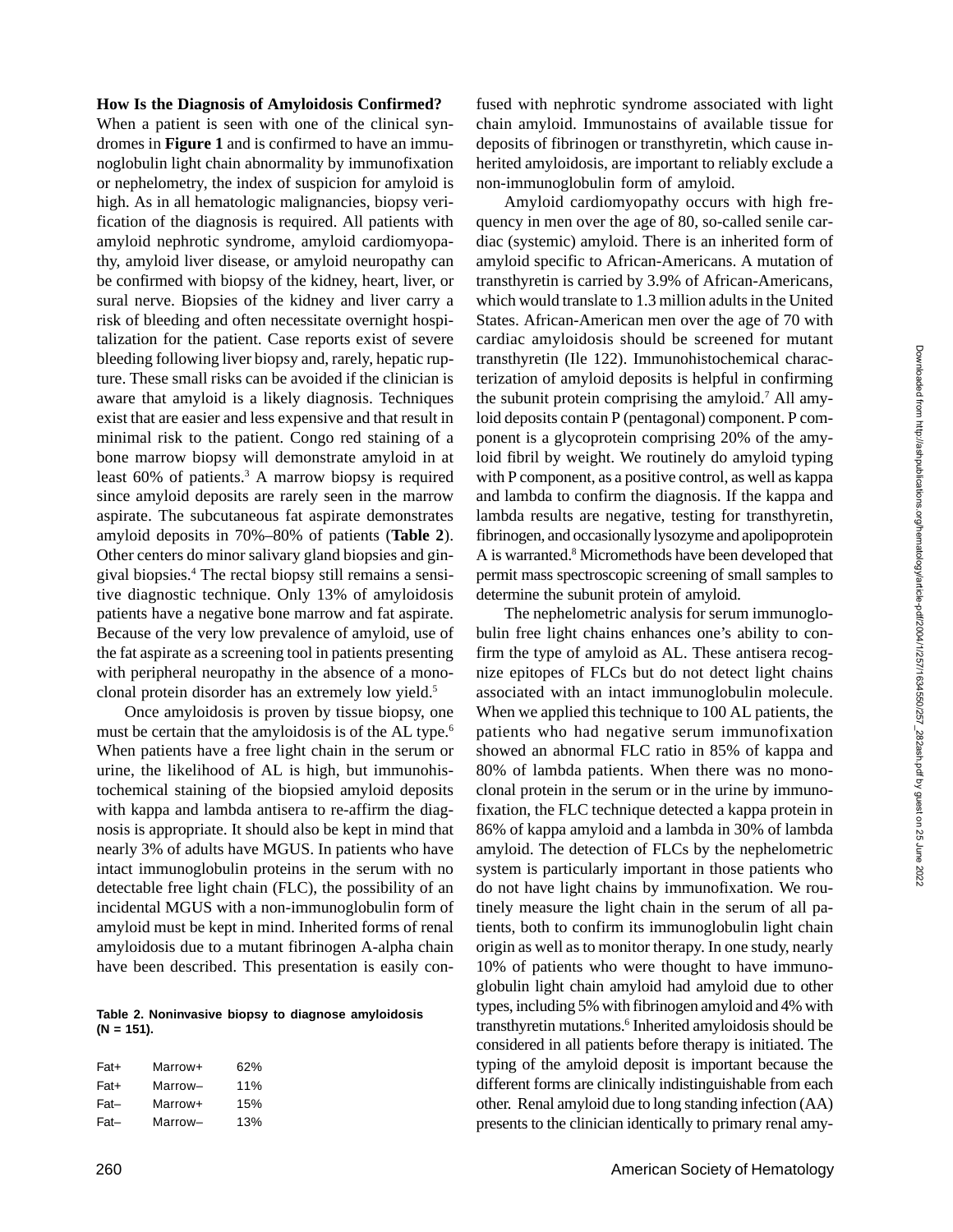loid. Amyloid neuropathy due to a mutation of TTR presents with all the same clinical features of neuropathy seen in primary systemic amyloidosis. The tissues all appear the same by light and electron microscopy.7,8

#### **Prognosis**

The most common cause of death in amyloid is cardiac, either due to progressive congestive cardiomyopathy or sudden death due to ventricular fibrillation or asystole. Clinical outcome in patients and their likelihood of responding to treatment is, in large part, determined by the extent of cardiac involvement at diagnosis.9 Previously, echocardiography with Doppler studies of diastolic function was critical in the assessment of patients newly diagnosed with AL. The recent introduction of strain echocardiography has added significant sensitivity in the assessment of cardiac function in AL.10 Echocardiography is routinely done in all newly diagnosed patients and every 6 months during therapy. The presence of heart failure is associated with a median survival of only 6 months and is the most important clinical predictor of survival. Echocardiography allows measurement of both the ejection fraction and the interventricular septal thickness, both of which are important in predicting outcomes in patients with amyloid. Doppler echocardiography is used to measure diastolic performance and relaxation of the ventricle during diastole. If the deceleration time is 150 ms or less by Doppler, the 1-year survival is 49%. New measures of myocardial injury that are more reproducible than the echo have recently been introduced. Measurement of serum troponin T, a sensitive marker for ischemic cardiac injury, $11$  has been shown to be a powerful predictor of survival in amyloidosis patients, both those treated conventionally<sup>12</sup> as well as those who become candidates for stem cell transplantation.13 Serum troponin levels of less than 0.03, 0.03 to 0.1, and greater than 0.1 have permitted classification of AL patients into three groups of approximately equal size with differing survivals.

The N terminal fragment of pro-brain natriuretic

#### **Table 3. Key points—diagnostic pathway for amyloidosis.**

1) Consider AL in differential if:

- Nondiabetic nephrotic syndrome
- Cardiomyopathy nonischemic: echo shows "left ventricular hypertrophy (LVH)"
- Hepatomegaly with no scan defects
- Chronic inflammatory demyelinating polyneuropathy
- "Atypical myeloma" urine light chain + and marrow < 10% plasma cells
- 2) Perform immunofixation serum, urine, and immunoglobulin free light chain assay. If positive, amyloidosis becomes a likely explanation.

3) Biopsy bone marrow and subcutaneous fat. Do Congo red stains. Biopsy of kidney or liver are usually not required.

4) Assess prognosis. Echocardiography with Doppler. Serum troponin, brain nateiuretic peptide (BNP), β2-microglobuin.

5) Initiate therapy.

peptide NT-Pro BNP is produced when the atria are dilated.14 Elevation of the NT-Pro BNP has been shown to be predictive of survival following a diagnosis of amyloid. Combining the troponin with the NT-Pro BNP level has resulted in a new staging system. These two tests should be measured in all newly diagnosed patients with amyloidosis. Although a weaker prognostic indicator, the serum level of β2-microglobulin is valuable. Levels greater than 2.7 µg/mL predict shorter survival.

In conclusion, echocardiography, serum β2-microglobulin, troponin T, and NT-Pro BNP are important in assessing the prognosis in patients with amyloidosis.

#### **Assessing the Response in Amyloidosis**

Most centers define responses in amyloidosis based on suppression of the precursor immunoglobulin light chain. Unlike those with multiple myeloma, AL patients frequently do not have a quantifiable immunoglobulin protein in the serum, and serial measurement of the urine M protein can be fraught with difficulty, particularly in those patients who have albuminuria from renal amyloidosis. The nephelometric assay for immunoglobulin FLCs is an adjunct to assess response to therapy. Organ response parallels changes in the serum FLC assay. We serially evaluate the immunoglobulin serum free light chain and consider a 50% reduction to indicate a hematologic response and a normalization of the level to reflect a complete hematologic response. This technique has been incorporated into evaluation of response at most amyloidosis treatment centers.<sup>15</sup>

An accurate diagnosis of amyloidosis and its subtype classification is essential prior to treatment.16 In AL, the median survival is approximately 2 years and is less than 6 months when there is significant cardiac disease. The early recognition of amyloidosis using the algorithm listed below and the careful distinction between immunoglobulin light chain amyloid and the nonimmunoglobulin forms of amyloid is critical because systemic therapy<sup>17</sup> and transplantation<sup>18,19</sup> will not have any benefit in the other forms of amyloid (Table 3).<sup>20,21</sup>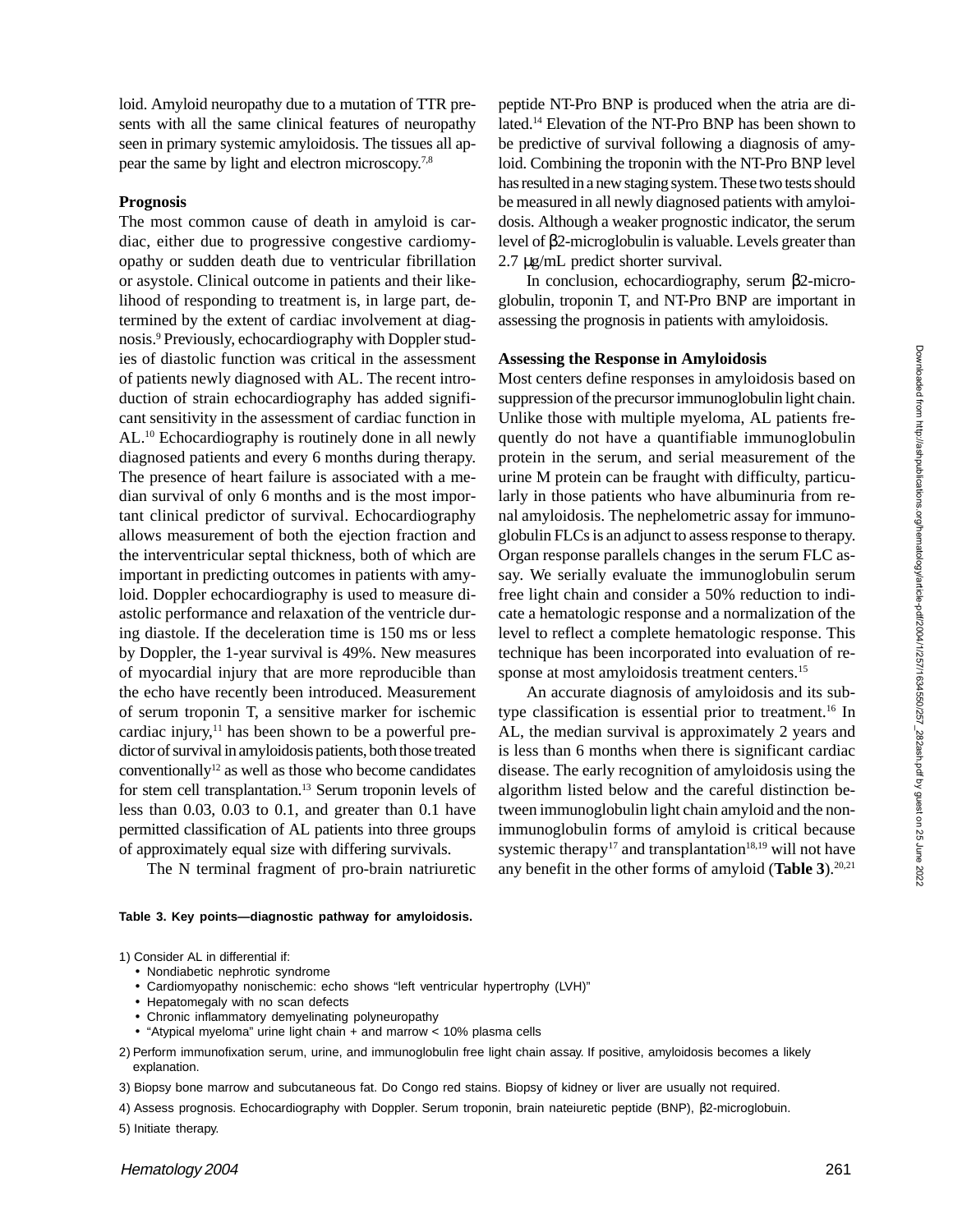# **II. AL AMYLOIDOSIS: THERAPEUTIC STRATEGIES 2004**

# *Giampaolo Merlini, MD\**

The two keys to effective treatment of AL amyloidosis are early diagnosis and correct typing. Ideally, treatment should be started before irreversible organ damage has occurred. Localized or systemic deposition of protein fibrils with a beta-sheet structure is the lowest common denominator of a wide group of diseases with different causes, courses, treatments and prognoses.<sup>1</sup> Correctly typing the amyloid deposits (as outlined in Section I) is of paramount importance because this dictates both prognosis and treatment. Once the diagnosis of AL has been firmly established, the design of the therapeutic strategy depends on a fine balance between the efficacy of the chosen regimen and the individual patient's expected ability to bear the treatment's toxicity. The current therapeutic approach to systemic amyloidosis is based on the observation that amyloid deposits can be reabsorbed and organ function restored if the synthesis of the amyloidogenic protein precursor is shut down. Therefore, the aim of therapy in AL amyloidosis is to rapidly reduce the supply of amyloid-forming monoclonal free light chains by suppressing the underlying plasma cell dyscrasia while using supportive measures to sustain and possibly preserve organ functions.

# **Monitoring the Therapeutic Effect**

The criteria for hematologic and organ response were reported in Section I; **Table 4** summarizes the criteria for hematologic response. Radiolabeled SAP is a specific tracer for amyloid and can monitor amyloid load serially, but its availability outside the UK is limited.

Hematologic response usually translates into clinically improved organ function and is associated with a substantial survival advantage and improved quality of life. However, if the organ damage is advanced it may be irreversible despite suppression of the amyloid precursor. Most hematologically responding patients show a clinical response after 3–6 months although later responses up to 12 months have been recorded. Importantly, a complete clonal response is not a prerequisite for clinical response and clinical improvement may still occur in patients with a partial clonal response. However, the rate of clinical response is higher in patients with a complete hematologic response than in those with a partial one.

# **Effective Treatments**

# *High-dose melphalan followed by peripheral blood autologous stem cell transplantation*

High-dose melphalan (HDM) followed by peripheral blood autologous stem cell transplantation (PBSCT) is presently considered the most effective treatment for AL amyloidosis. Despite previous anecdotal reports, the paper by Comenzo and collaborators of the Boston University Amyloid Treatment and Research Program in 1996 ignited interest and introduced this procedure in the care of AL patients. The initial enthusiasm was

\* IRCCS Policlinico San Matteo, Department of Biochemistry, University of Pavia, P. le Golgi, 2, Pavia 27100, Italy

Supported by grants from: Italian Ministry of Health, the IRCCS Policlinico San Matteo, the Ministero Istruzione Università Ricerca Scientifica, Cassa di Risparmio delle Provincie Lombarde Foundation, Milan, the Italian Society of Amyloidosis.

# **Table 4. Criteria for hematologic response.**

|                       | Complete response $(CR)$ $\bullet$ Serum and urine negative for a monoclonal protein by immunofixation<br>• Free light chain ratio normal<br>• Marrow contains < 5% plasma cells                                                                                                                                                       |
|-----------------------|----------------------------------------------------------------------------------------------------------------------------------------------------------------------------------------------------------------------------------------------------------------------------------------------------------------------------------------|
| Partial response (PR) | • If serum M component $> 0.5$ g/dL, a 50% reduction<br>• If light chain in the urine with a visible peak and > 100 mg/day and 50% reduction<br>• If free light chain $> 10$ mg/dL <sup>*</sup> and 50% reduction                                                                                                                      |
| Progression           | • From CR, any detectable monoclonal protein or abnormal free light chain ratio (light chain must double)<br>• From PR or stable response, 50% increase in serum M protein to > 0.5 g/dL or 50% increase in urine<br>M protein to $> 200$ mg/day; a visible peak must be present<br>• Free light chain increase of 50% to $> 10$ mg/dL |
| Stable                | • No CR, no PR, no progression                                                                                                                                                                                                                                                                                                         |

\* Given the assay imprecision, it is recommended that serum free light chain (FLC) values below 10 mg/dL, are not considered criteria for evaluation of hematologic response. In addition, the κ/λ ratio in patients with renal failure may be reduced by retention of healthy polyclonal free light chains. Caution should also be used in interpreting data between laboratories and if antisera batches vary over time.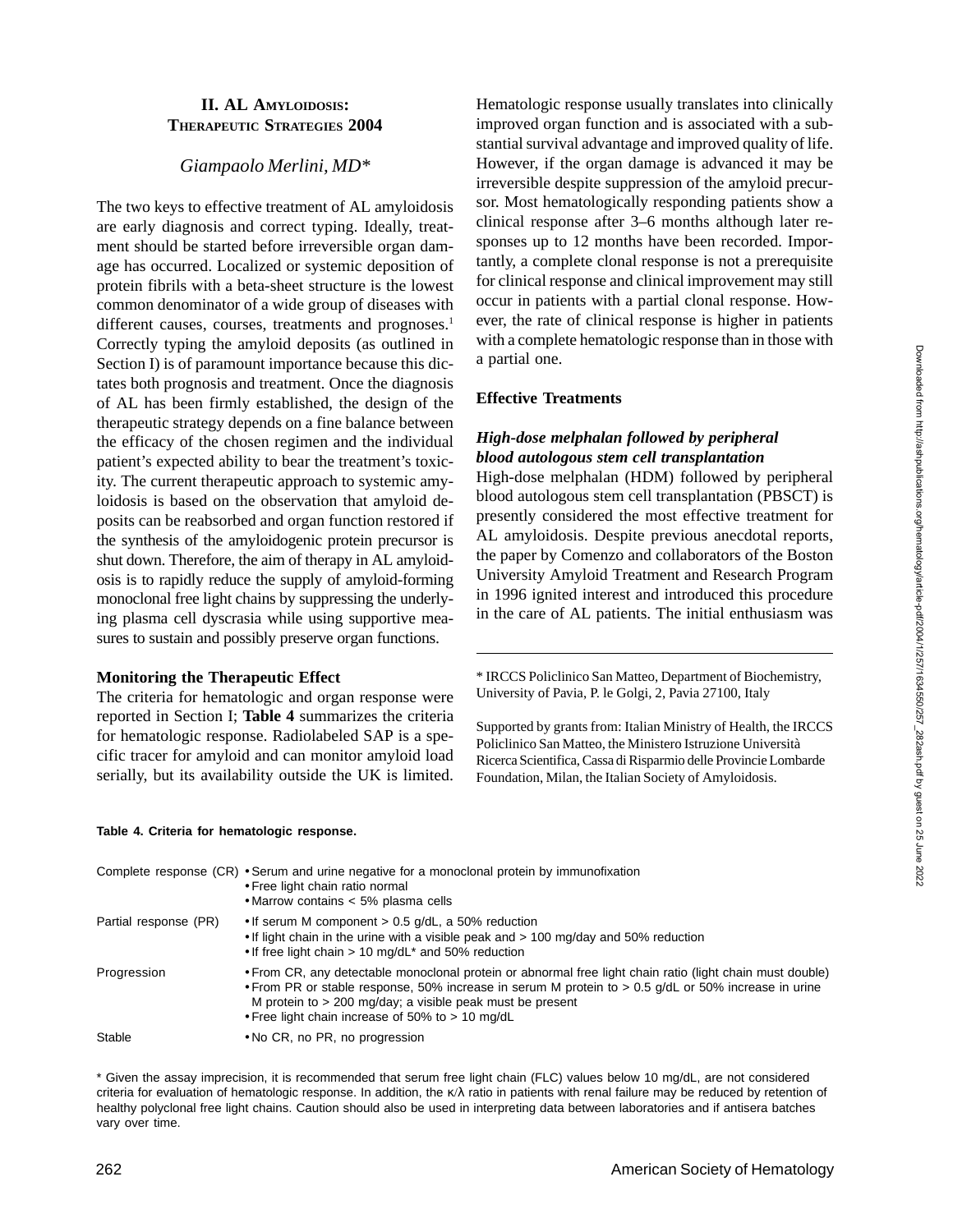soon tempered by the severe treatment-related mortality (TRM) caused by the toxic effects of the high-dose chemotherapy (melphalan) on organs severely compromised by amyloid disease. The peritransplant mortality was as high as 43% in the first multicenter survey reporting the outcome of transplantation (reviewed in <sup>2</sup>). The number of organs involved at the time of transplantation was prognostic, as confirmed in several subsequent studies. These findings strongly indicated the need for a risk-adapted approach with careful patient selection and attenuation of the dose of intravenous melphalan based on age and organ involvement. These aspects were thoroughly reviewed in 2002 by Comenzo and Gertz who analyzed the outcome of the single-center and multicenter trials.<sup>2</sup> The Boston Group<sup>3</sup> and the Mayo Clinic group<sup>4</sup> have recently reviewed their experience with stem cell transplantation for patients with amyloidosis. **Table 5** reports two proposed risk-adapted approaches for patient selection that present subtle differences. Only some AL patients are eligible for PBSCT, the percentage varying from approximately 16% to more than 50% depending on the patient population and possible pre-admission screening.

*Blood stem cell mobilization and collection:* Previous exposure to alkylating agents impairs hematopoietic stem cell collection. A total dose of melphalan exceeding 200 mg significantly reduces the ability to

mobilize CD34+ cells. Contrary to the common experience in multiple myeloma, deaths have been reported during mobilization and leukapheresis of AL patients with cardiac or multiorgan involvement.<sup>2</sup> Overall, the major complication rate is approximately 15% in AL patients. To minimize the risk of toxicity it is recommended that only granulocyte colony-stimulating factor (G-CSF) be used for mobilization since its use in combination with cyclophosphamide is associated with increased cardiac morbidity, a significantly higher number of aphereses required for CD34 harvesting, greater need of hospitalization, and increased toxicity.<sup>4</sup> The recommended G-CSF dose is 6 µg/kg every 12 hours for 5 days,<sup>2</sup> but 16 µg/kg given in a single dose or in 2 divided doses for 3 days has also been reported.<sup>5</sup> The recommended optimal dose of CD34<sup>+</sup> cells in AL patients is at least 5 x 10<sup>6</sup> CD34<sup>+</sup> cells/kg.<sup>2</sup> Contamination of the apheretic product with clonotypic immunoglobulin-positive plasma cells has been demonstrated, but CD34 selection is not presently recommended.

*Conditioning:* In most of the cases with AL, the clone size is modest: the median percentage in bone marrow is 5%–7%; therefore, debulking with VAD (vincristine, doxorubicin, dexamethasone [Dex]) or other regimens, as done in multiple myeloma, seems unnecessary. Possible benefits from VAD treatment before PBSCT have been claimed. Evidence from a ran-

**Table 5. Proposed criteria for patient selection and dose adaptation for high-dose melphalan.**

| <b>Good Risk</b>                                                                                                                                                                                                                                                                                                                                       | <b>Intermediate Risk</b>                                                                                                                                                                                                                                                                                                                                                          | Poor Risk/Ineligible                                                                                                                                                                                                                                                             | Ref. |
|--------------------------------------------------------------------------------------------------------------------------------------------------------------------------------------------------------------------------------------------------------------------------------------------------------------------------------------------------------|-----------------------------------------------------------------------------------------------------------------------------------------------------------------------------------------------------------------------------------------------------------------------------------------------------------------------------------------------------------------------------------|----------------------------------------------------------------------------------------------------------------------------------------------------------------------------------------------------------------------------------------------------------------------------------|------|
| Any age, all criteria met:<br>• 1 or 2 organs involved<br>• No cardiac involvement<br>• Creatinine clearance $\geq$ 51 mL/min                                                                                                                                                                                                                          | Age $<$ 71; either criteria<br>• 1 or 2 organs involved<br>(must include cardiac or renal<br>with creatinine clearance $<$ 51 mL/min)<br>• Asymptomatic or compensated cardiac<br>involvement                                                                                                                                                                                     | Either criteria<br>• 3 organs involved<br>• Advanced cardiac involvement                                                                                                                                                                                                         | 2    |
| <b>Melphalan dosing</b><br>• 200 mg/m <sup>2</sup> if $\leq 60$ y<br>• 140 mg/m <sup>2</sup> if 61–70 y<br>• 100 mg/m <sup>2</sup> if $\geq$ 71 y                                                                                                                                                                                                      | Melphalan dosing<br>• 140 mg/m <sup>2</sup> if $\leq 60$ y<br>• 100 mg/m <sup>2</sup> if 61–70 y                                                                                                                                                                                                                                                                                  | <b>Therapy</b><br>Melphalan and prednisone<br>Clinical trials                                                                                                                                                                                                                    |      |
| All of the following:<br>• Age $\leq 65$ y<br>• Cardiac ejection fraction $\geq 0.45$<br>• Lack of pleural effusion<br>• Systolic blood pressure<br>$\geq 90$ mmHg<br>• O <sub>2</sub> saturation $\geq$ 95%, room air<br>• Performance status $\leq$ 2<br>unless due to neuropathy<br>• Stem cell collection<br>$\geq$ 2.5 x 10 <sup>6</sup> cells/kg | All of the following:<br>• Lack of pleural effusion<br>• Systolic blood pressure<br>$\geq 90$ mmHq<br>• O <sub>2</sub> saturation $\geq$ 95%, room air<br>• Performance status $\leq$ 2<br>unless due to neuropathy<br>And any of the following:<br>• Age > 65 y $\leq 80$ y<br>• Cardiac ejection fraction $\geq 0.40$<br>• Stem cell collection $\geq 2.0 \times 10^6$ cells/kg | Any of the following:<br>• Age $> 80$ y<br>• Uncompensated congestive<br>heart failure<br>• Cardiac ejection fraction $< 0.40$<br>• Persistent pleural effusions<br>• Systolic blood pressure $< 90$ mmHg<br>• $O_2$ saturation < 95%, room air<br>• Performance status $\geq 3$ | 3    |
| <b>Melphalan dosing</b><br>• 200 mg/m <sup>2</sup>                                                                                                                                                                                                                                                                                                     | <b>Melphalan dosing</b><br>• 140 mg/m <sup>2</sup>                                                                                                                                                                                                                                                                                                                                |                                                                                                                                                                                                                                                                                  |      |

These criteria do not include powerful prognostic cardiac markers, troponins and the amino-terminal of the natriuretic peptide type B (NT-proBNP), which are useful in stratifying the risk in patients undergoing peripheral blood stem cell transplantation (PBSCT). It is expected that these markers will soon be integrated in the selection criteria.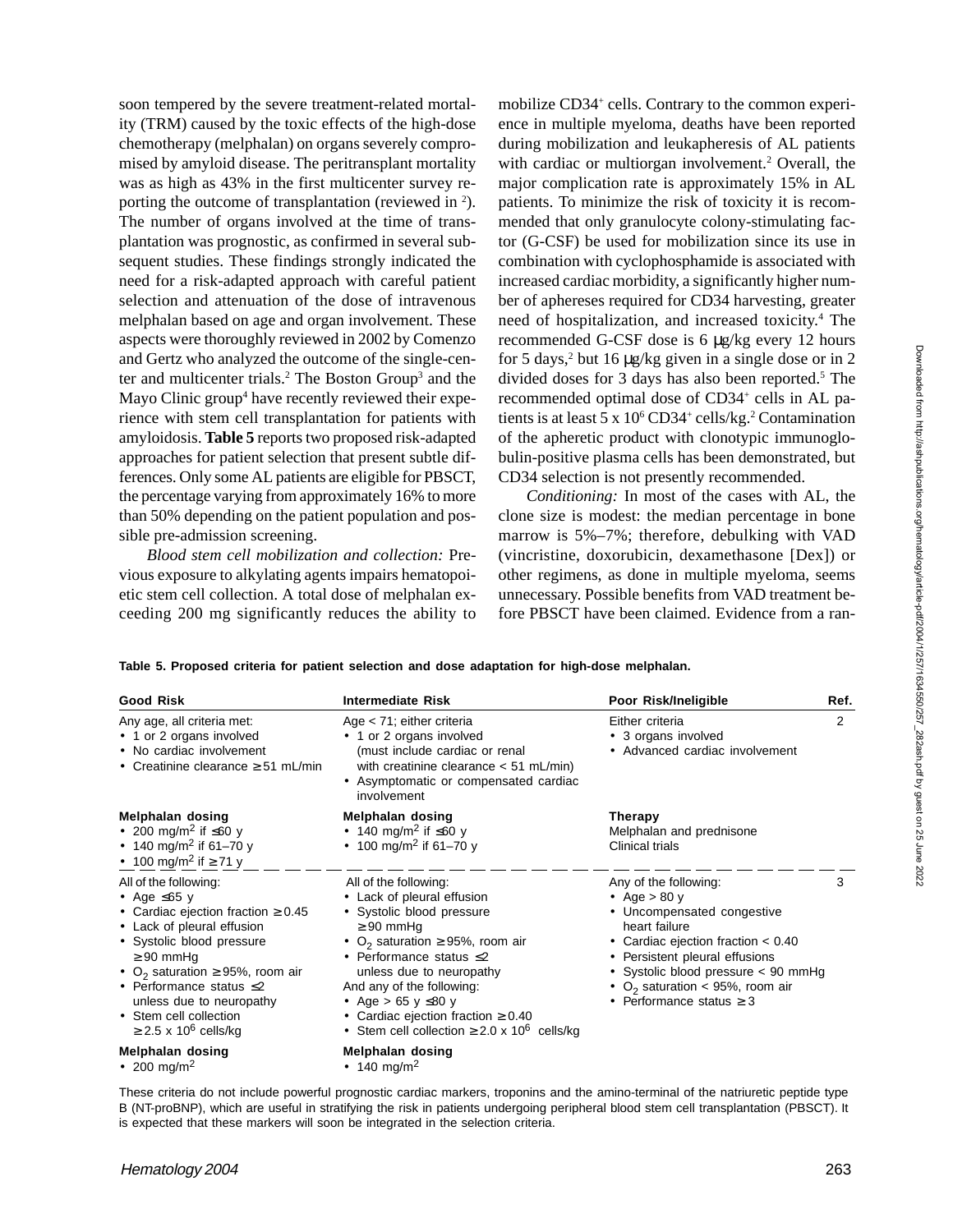domized clinical trial indicates that the delay associated with pretransplant cytoreduction, using oral melphalan and prednisone (MP), is likely to allow disease progression.<sup>6</sup> Conditioning is nowadays performed with intravenous melphalan using a risk-adapted dose modification (**Table 5**). Total body irradiation, (TBI; 550 cGy) followed by PBSCT was investigated in a small feasibility study: TRM was 15% in patients with pooror intermediate-risk disease.7 However, TBI is considered to produce significant cardiac toxicity. Tandem intermediate-dose  $(140 \text{ mg/m}^2)$  melphalan is feasible in selected AL patients in whom a prior uneventful transplantation produced a partial hematologic response that did not translate into organ response. We successfully used this strategy in 2 patients who achieved a partial response at 3 months after the first transplant; both patients attained complete remission.

*Transplant-related complications:* PBSCT is associated with substantial morbidity and TRM  $(\leq 100 \text{ days})$ after day 0) that are related to the dose of intravenous melphalan and the number of organs involved. The cause of death varies according to the eligibility criteria adopted by each center. Of the 277 patients who completed treatment in the Boston trials, 36 (13%) died within 100 days: 15 (42%) from cardiac-related causes (9 from sudden death or arrhythmia and 6 from heart failure), a further 9 (25%) from sepsis, and the remaining from various causes.3 Of the 9 patients who died within day 100 at the Mayo Clinic, 4 died of gastrointestinal tract bleeding with multiorgan failure, and the other 5 died of cardiac arrhythmia, pulmonary embolism, disseminated aspergillosis, pneumonia and aspiration

pneumonia.4 Fatal cardiac arrhythmias and severe respiratory depression immediately after infusion of hematopoietic stem cells have been reported, suggesting dimethyl sulfoxide (DMSO) carries a much greater risk in the presence of amyloid cardiomyopathy. In addition, gastrointestinal bleeding is frequently seen in patients with AL, particularly in those with multiorgan involvement or on hemodialysis. Morbidity is also very high. Grade > 2 toxicities (National Cancer Institute Common Toxicity Criteria [NCI-CTC]) reported in a group of 152 patients were nausea and vomiting (46%), diarrhea (46%), mucositis (46%), peripheral edema (19%), renal toxicity (18%), sepsis (16%), hepatic toxicity (14%), pulmonary edema (13%), gastrointestinal bleeding  $(7\%)$ , and non-gastrointestinal bleeding  $(7\%)$ .<sup>5</sup> Acute renal failure is a frequent (up to 21%) but often, in approximately 50%, reversible complication. Factors predicting transplant-associated acute renal failure included creatinine clearance, proteinuria, cardiac amyloidosis, melphalan dose and sepsis. Opportunistic infections secondary to T cell depression can be seen at 3 months post-transplantation. The risk-adapted approach has contributed to reducing the TRM from the early 30%–40% to the current 13%–14%. As these criteria are further refined by experience, and as new prognostic markers became available and supportive therapy improves, it is expected that TRM will decrease further. Indeed, the TRM observed at the Mayo Clinic in 2003 was as low as 6%.

*Hematologic and clinical response:* **Table 6** reports the outcome of the main trials including 20 or more patients, reported after the review by Comenzo and

Table 6. Outcome of high (200 mg/m²)/modified (100–140 mg/m²) dose melphalan followed by peripheral blood stem cell **transplantation (PBSCT).\***

| <b>Patients</b><br><b>Treated</b> | <b>HDM</b><br>200 mg/m <sup>2</sup> | TRM <sup>#</sup> | Clonal<br>Response<br>$(partial +$<br>complete) | <b>Complete</b><br>Response | Organ<br>Response | Organ Resp./<br>Clonal Resp. | Center.<br>Year, Reference        |
|-----------------------------------|-------------------------------------|------------------|-------------------------------------------------|-----------------------------|-------------------|------------------------------|-----------------------------------|
| 66                                | 38                                  | $9/66$ (14%)     | 33/66 (50%)                                     | <b>NR</b>                   | 32/66 (48%)       | 23/33 (70%)                  | Single center, 2002 <sup>4</sup>  |
| 22                                | 14                                  | $3/22$ (14%)     | 13/22 (59%)                                     | 8/22 (36%)                  | 10/22 (45%)       | 10/13 (77%)                  | Two-centers, 2004‡                |
| 20                                | 9                                   | 7/20 (35%)+      | 56%                                             | 28%                         |                   | <b>NR</b>                    | Single center, 2004 <sup>20</sup> |
| $277^{4}$                         | 155                                 | 36/277 (13%)     | ΝR                                              | 73/238 (31%)**              | 80/238 (34%)      | 48/73 (66%)                  | Single center, $20043$            |

\*Studies reporting 20 or more patients published in year 2000 or later are listed

#Treatment-related mortality within 100 days from melphalan administration

§ Organ response was listed according to organs and not to patients (renal 46%, cardiac 25%, liver 50%, neurologic 0%)

‡ Study performed at the Pavia Amyloidosis Centre and at the National Cancer Institute, Milan, data unpublished.

20% (2/10)

¥Includes consecutive patients from 6 separate trials over 8 years, please note that 122 patients received an intermediate dose of melphalan (100–140 mg/m2)

\*\* Hematologic response was evaluated at 1 year: in 39 patients 1 year had not passed since treatment

Abbreviations: HDM, high-dose melphalan; TRM, treatment-related mortality; NR, not reported

<sup>†</sup>After new selection criteria and prophylactic measures were introduced in January 1999, TRM decreased from 50% (5/10) to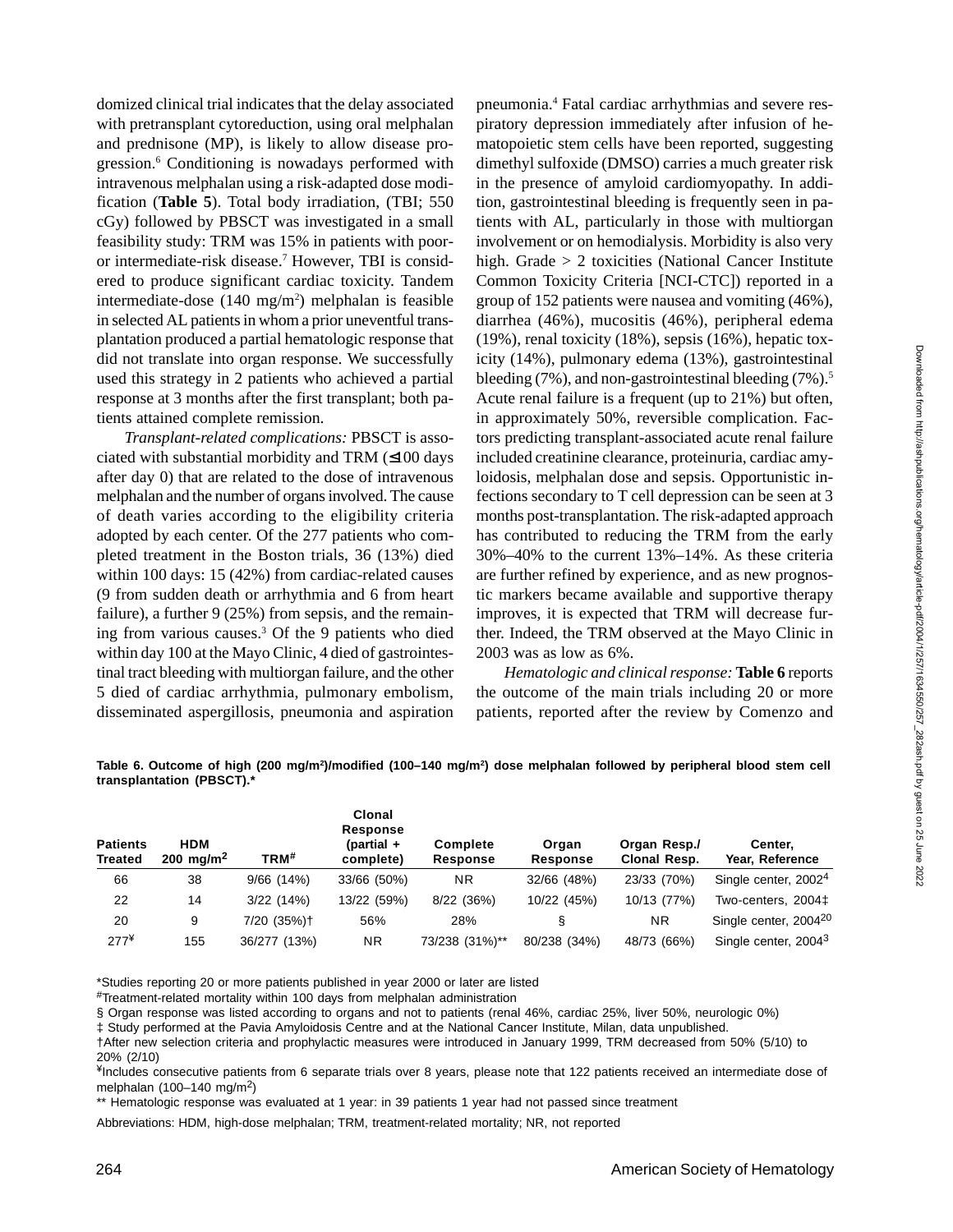Gertz.<sup>2</sup> The clonal (complete or partial) response rate is between 50% and 60% with a complete remission obtained in about one-third of the patients. Complete hematologic (clonal) response is positively associated with the dose of melphalan.<sup>3</sup> Clinical response rates vary from 34% to 55%, strongly depending on the time passed since the transplantation: renal response may require more than 1 year. Clinical response was seen in about 70% of those who had a hematologic response. Among 73 patients who achieved a complete hematologic response, organ responses were renal (29/46, 63%), gastrointestinal and liver (26/46, 57%), neuropathy (17/ 36, 47%), soft tissue (1/9, 11%), and most notably, more than one fourth (6/22, 27%) of patients with cardiac involvement showed improvement.<sup>3</sup> A complete hematologic response is associated with long-term survival and amelioration of organ dysfunction, which translates into improved quality of life.<sup>3</sup> This unsurpassed outcome might be biased by the patient selection. However, a case-matched control study comparing overall survival of 63 AL patients undergoing PBSCT with 63 patients not undergoing transplantation (52 received alkylating-based oral chemotherapy) showed a significantly prolonged survival in PBSCT patients.<sup>8</sup> The outcome of the ongoing randomized French trial comparing PBSCT versus oral melphalan and Dex will illuminate this very important point. More than 80 of the 100 planned patients have been enrolled as of April 30, 2004.

# *Maintenance therapy*

At present there are no data on the utility of maintenance therapy with corticosteroids or interferon after PBSCT.

# *Allogeneic bone marrow transplantation*

Allogeneic and syngeneic bone marrow transplants have been performed in sporadic cases with reported hematologic complete remission and improved proteinuria. However, selection criteria currently applied for candidates for allogeneic transplants and the toxicity of graft-versushost disease severely limit their applicability. Nonmyeloablative allografting is still experimental in multiple myeloma and no data are available in AL.

# *Conventional melphalan and prednisone*

Controlled studies indicate that patients given MP therapy benefited, compared to those treated with placebo or colchicine, showing that colchicine has no role in the treatment of AL. In the latest of these studies, a response assessed by organ function and monoclonal protein concentration was observed in 28% of patients treated with MP, and in 30% of them it was obtained

after more than 1 year.<sup>9</sup> Patients who responded to MP survived longer than non-responders (50 months vs 36 months,  $P = 0.03$ ). The retrospective review of the Mayo Clinic experience of melphalan-based therapy of AL showed that responses were never seen in patients whose serum creatinine was  $>$  3 mg/dL or whose alkaline phosphatase concentration was more than four times the upper reference limit. Patients with amyloid cardiomyopathy can respond to MP and achieve long survival, while patients with neuropathy rarely benefit from this regimen. The median time to attain a response with melphalan was approximately 1 year, and among responders, 78% survived 5 years. Furthermore, all the 30 patients who survived for 10 years received melphalan-based therapy.

At the Pavia Amyloidosis Centre we have used MP to treat 207 consecutive patients with advanced disease unable to bear more-toxic regimens. According to the criteria outlined above, a response was observed in 40% of patients and translated into a significant survival advantage: median survival 18 months for non-responding versus 72 months in responding patients  $(P < 0.001)$ . Ten percent of patients with heart involvement had a clinical improvement. The median time to achieve a response was 7 months. Although MP is the best-tolerated regimen, this slow response is an important disadvantage since many patients, especially those with rapidly progressive disease, may die due to inexorable amyloid deposition before they have had the chance to respond. The patients who are unable to tolerate prednisone due to advanced cardiac involvement may benefit from low-dose continuous oral melphalan. However, this regimen is not innocuous, since melphalan-based therapies carry the potential (actuarial risk 21%) for the development of late myelodysplasia or acute leukemia.

At the UK National Amyloidosis Centre 33 AL patients were treated with intravenous melphalan 25 mg/m2 on day 1 associated with Dex 20 mg po daily on days 1–4 every 28 days, as first-line therapy. These patients were selected on the basis of not being fit enough to receive VAD, either due to age, poor performance status, severe amyloid cardiomyopathy or neuropathy. Clonal response, complete or partial, was observed in 46% of patients, with a TRM of 18%. Survival data are not available since the median follow-up was only 8 months.10 This high TRM may reflect the poor-risk patient population treated and/or an excessive dose of melphalan.

The addition of multiple alkylating agents to MP is not indicated according to the data from a prospective randomized trial.<sup>11</sup>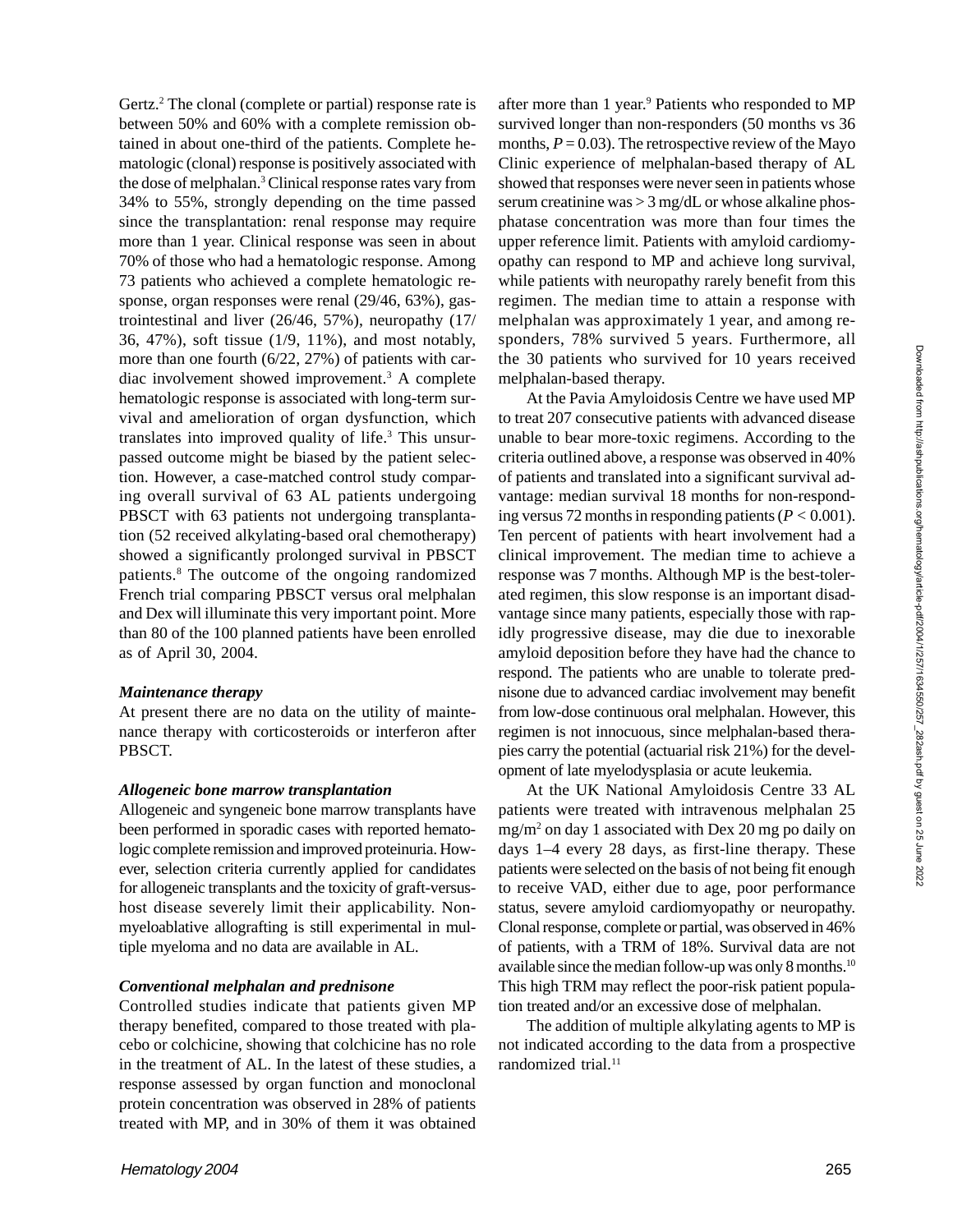# *High-dose dexamethasone-based regimens*

A rapid response to therapy is essential in AL amyloidosis. In multiple myeloma VAD may induce a quick clonal response in patients with previously untreated or refractory disease. However, this regimen presents potential problems in AL patients: vincristine can severely exacerbate autonomic or peripheral neuropathy; due to its potential cardiac toxicity doxorubicin cannot be used in patients with overt heart failure; and the intensive high-dose Dex can cause severe fluid retention in patients with renal and cardiac amyloidosis or trigger severe, often fatal, ventricular arrhythmias. There are anecdotal reports of beneficial effects, especially in patients with nephrotic syndrome, although the regimen has not been assessed in a randomized controlled trial. At the UK National Amyloidosis Centre, 98 AL patients selected without symptomatic heart failure, autonomic neuropathy or severe peripheral neuropathy were treated with a median of 4 cycles of standard VAD or CVAMP (cyclophosphamide, vincristine, adriamycin, methyl-prednisolone) as first-line therapy. A clonal response was observed in 53 patients, as defined by a fall in the amyloidogenic class of serum FLC concentration by more than 50%, with improvement of the involved organ in half of patients. TRM was 7%, which is significant considering that these patients were selected for the lack of two important prognostic factors: symptomatic heart involvement and autonomic neuropathy. In 11 of the 53 responding patients (21%) there was subsequent clonal progression after a median time of 20 months (range  $7-54$ ).<sup>10</sup>

Results obtained in the treatment of multiple myeloma indicated that Dex accounted for most (80%) of the plasma cell reduction achieved with VAD and avoided the potential toxicity of vincristine and adriamycin. Pulsed high-dose Dex, as used in the VAD regimen, has been reported to benefit AL patients with varying response rates. The recently concluded Southwest Oncology Group (SWOG) trial (S9628) comprised 87 eligible and analyzable patients. Treatment consisted of pulse Dex as in the VAD regimen for 3 cycles followed by maintenance Dex (40 mg  $\times$  4 days/mo) and alpha interferon  $(5 \text{ million units}$  thrice weekly).<sup>12</sup> The most common dose limiting toxicity (> grade 2) was increased edema/fluid overload in 12%, requiring dose reduction. Hematologic response was achieved in 53% patients with, notably, 24% complete response. This translated into 45% responses in any organ: renal 39%, soft tissue 25%, gastrointestinal 18%, hepatic 13%, cardiac 12%, and neurological 3%. The median progression-free survival was 27 months and overall survival 31 months. The toxicity of Dex used with the same schedule of the VAD regimen in AL patients is substantial (TRM 7%). A Dex-modified, milder, less toxic schedule (40 mg  $\times$  4 days every 21 days) induced organ response in 35% of patients in a median time of 4 months, without significant toxicity.<sup>13</sup> Most of the responses were observed in patients with kidney involvement and rarely in patients with heart involvement.

The association of melphalan to Dex (MDex) in 46 poor-risk patients who were ineligible for PBSCT (70% had severe, symptomatic heart involvement, and 52% had more than 2 organs involved) produced hematologic response in 67% (in a median time of 4.5 months) with 33% complete remission and functional improvement of the target organs in 48%.<sup>14</sup> Subsequent hematologic progression was observed in 3 of the 31 responding patients (10%) after 15, 26 and 41 months; 2 of these patients regained complete remission after 2 more courses of MDex. All other responsive patients maintained the response after a median time of 24 months (range 12–48). Five patients had severe adverse events, but none died. TRM was low (4%). The response rate observed in this poor risk series compares favorably with that achievable in unselected patients with MP and also with the results obtained with Dex plus interferon, with VAD or intermediate-dose melphalan/PBSCT. Despite advanced functional impairment, the hematologic response translated into improved function of the organs involved by the disease in almost half of the patients and resulted in a significant survival benefit. Most importantly, heart failure resolved in 6 of 32 cases (19%). These results indicate that this regimen may be a potential front-line therapy in selected patients.

#### *Thalidomide*

Thalidomide is poorly tolerated in AL amyloidosis, causing fatigue, progressive edema, cognitive difficulties, constipation, neuropathy, syncope due to bradycardia, and thromboembolic complications including some not frequently reported for other patient populations such as exacerbation of peripheral and pulmonary edema and worsening of renal function. Severe side effects impeded dose escalation above 200–300 mg/day and caused thalidomide withdrawal in 25%–50% of the patients.15,16 We used a combination of intermediatedose Dex (Dex 20 mg on days 1–4, every 21 days) with thalidomide given continuously (100 mg daily, with 100 mg increments up to 400 mg) to treat 31 AL patients who did not respond to or relapsed after first-line therapy. Only 11 patients (35%) tolerated 400 mg/day and received thalidomide for a median of 5.7 months (range: 4–14 months). The remaining 20 patients (65%) did not reach the target dose and received thalidomide (median dose 200 mg/day, range: 100–300 mg/day) for a median of 3 months (range: 0.5–13 months). Hema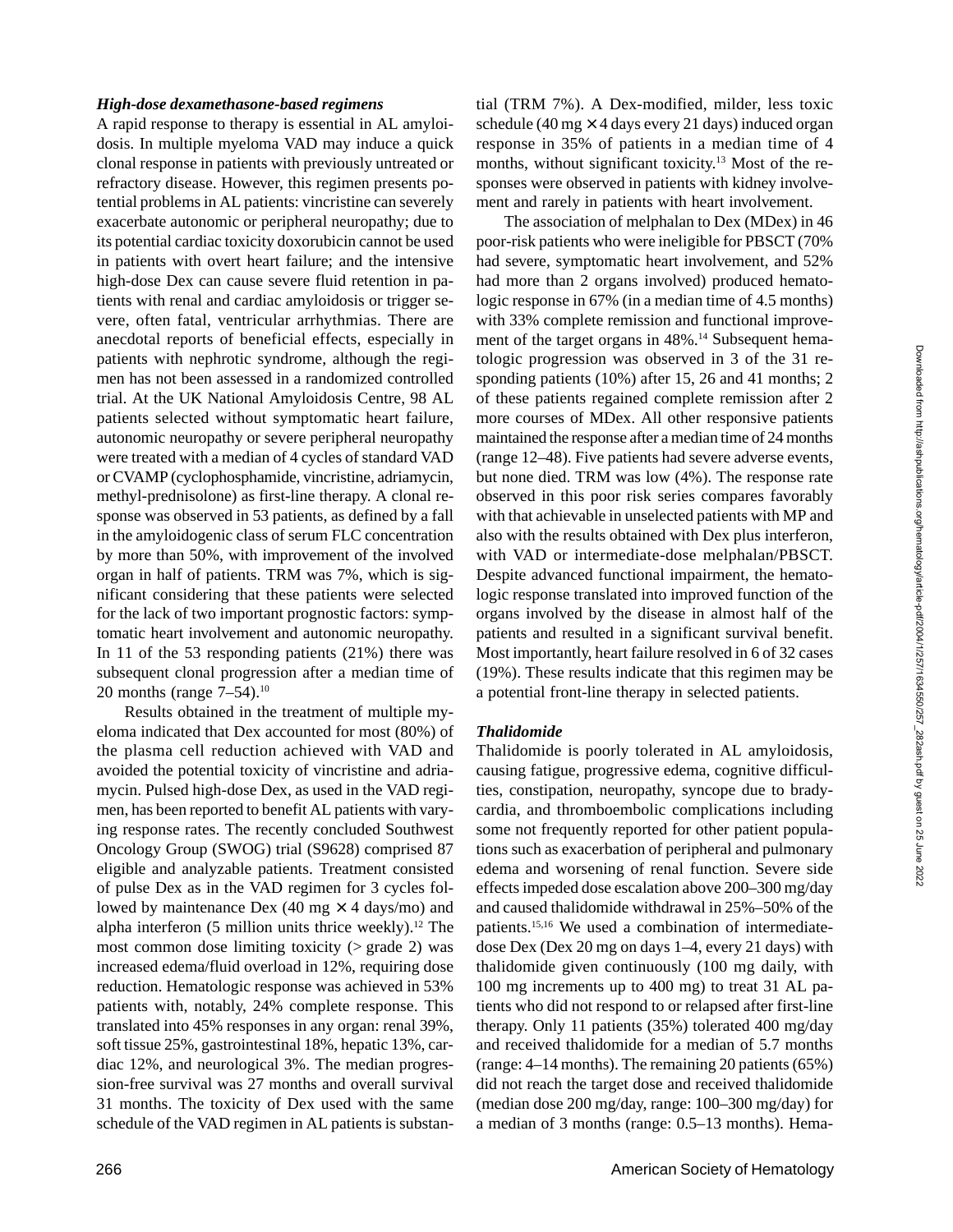tologic and organ response were correlated with the dose of thalidomide, overall hematologic response was observed in 15 patients (48%), of whom 6 (19%) attained a complete response, and organ response in 8 patients (26%). Median time to response was 3.6 months (range: 2.5–8.0 months). Hematologic response to treatment resulted in a significant survival benefit ( $P = 0.01$ ). Overall, 20 patients experienced severe (CTC grade  $\geq$  3) treatment-related toxicity: symptomatic bradycardia (8 patients; 26%), sedation/fatigue (4; 13%), constipation (2; 7%), acute dyspnea (2; 7%), deep venous thrombosis, skin lesions, epilepsy and renal failure (1 patient each; 3%, each). TRM was 3%.

A study recently presented by the UK National Amyloidosis Centre (H.J.B. Goodman, personal communication) included 80 patients with AL in whom cytotoxic therapy had either been ineffective or deemed too toxic to pursue. Thalidomide was taken for a median of 6 months (0.4–34), at a median dose of 100 mg/day (50–600). Thalidomide was used alone in 51 patients, with Dex in 8, and in combinations with alkylating agents in the remaining patients. Somnolence, constipation and/or neuropathy occurred in 50 patients (62%), symptomatic sinus bradycardia in 4 (5%), 3 had venous thromboses and 1 had a major arterial clot. Thalidomide was discontinued due to adverse effects in 25 patients (31%). There was no TRM. Partial hematologic response was observed in 24/44 (55%) patients treated with thalidomide alone and in 18/26 (69%) of those treated with any combination. No complete response was observed. Incidentally, the authors noticed that thalidomide appeared to increase all non-clonal light chains. Thus, data of serum FLC concentration need to be evaluated carefully. Organ function improved or remained stable in 26% of the 62 evaluable cases, and SAP scintigraphy showed regression of amyloid in 9 of the 50 evaluable patients. Seventeen patients on thalidomide died of progressive disease. This study indicates that lower doses of thalidomide are better tolerated but also produce fewer and incomplete hematologic responses. Overall, it seems that the combination of thalidomide and Dex may represent a valid option for refractory and relapsed patients. Due to the fragility of these patients, lower doses of thalidomide should be used and careful monitoring of the organ toxicity is necessary. At our center, we found monthly Holter monitoring helpful in detecting and treating bradycardia promptly.

#### **Investigational Therapies**

The thalidomide analog, Revlimid, and the proteasome inhibitor, Velcade, are both active in advanced and refractory multiple myeloma. The ability of these drugs, in combination with Dex, to rapidly reduce the level of the monoclonal protein makes them an attractive option also for AL patients, although more data on response duration and toxicity are needed.

The iodinated anthracycline, 4'-iodo-4' deoxydoxorubicin, used at a low, nonmyelosuppressive and nontoxic dosage, has produced responses in 6 of 40 (15%) patients in a multicenter trial. Strategies to combine 4′ iodo-4′ -deoxydoxorubicin with chemotherapy to suppress precursor production and promote amyloid resorption would be a rational approach.

Along the same line, in an effort to promote amyloid resorption, small molecules targeting the common fibrillar architecture and common protective elements have been designed and tested in animal models and Phase II clinical trials. A compound able to crosslink serum SAP and clear it from circulation is under evaluation in patients with systemic amyloidoses, including a few patients with AL, at the UK National Amyloidosis Centre.

Antitumor necrosis factor alpha (TNF $\alpha$ ) therapy, in the form of etanercept, in 16 patients with advanced AL produced symptomatic improvement in most of them, and half had objective responses, notably in those with macroglossia.<sup>17</sup> Larger trials are ongoing to evaluate the role and best dosage of etanercept in the management of AL.

Rituximab may be considered in patients with AL amyloidosis and IgM monoclonal protein.

Immunotherapy, both active and passive, is another challenging and promising approach. Dendritic cellbased idiotype vaccination has shown no side effects, but limited clinical activity. AL-amyloid burden can be markedly reduced in mice by passive immunization with an anti-light chain murine monoclonal antibody specific for an amyloid-related epitope.18 A humanized antibody is being produced for a Phase I/II clinical trial in patients with AL.

#### **Treatment of Localized AL Amyloidosis**

Local production of amyloidogenic light chains and their deposition as amyloid fibrils can occur along the respiratory tract and in the bladder, urethra, head, neck and skin. Treatment is conservative and is based on excision and local therapy, although local relapses are possible with airway compromise. Amyloid deposits along the respiratory tract are best treated using endoscopic laser resection with possible stent implantation. Diffusely distributed tracheobronchial amyloidosis, considered unsuitable for bronchoscopic intervention, can obtain long-lasting benefit from external-beam radiation therapy. Amyloid of the bladder and urethra has been reported to benefit from local instillation of DMSO. Cutaneous amyloidosis can also be treated with topical application of DMSO.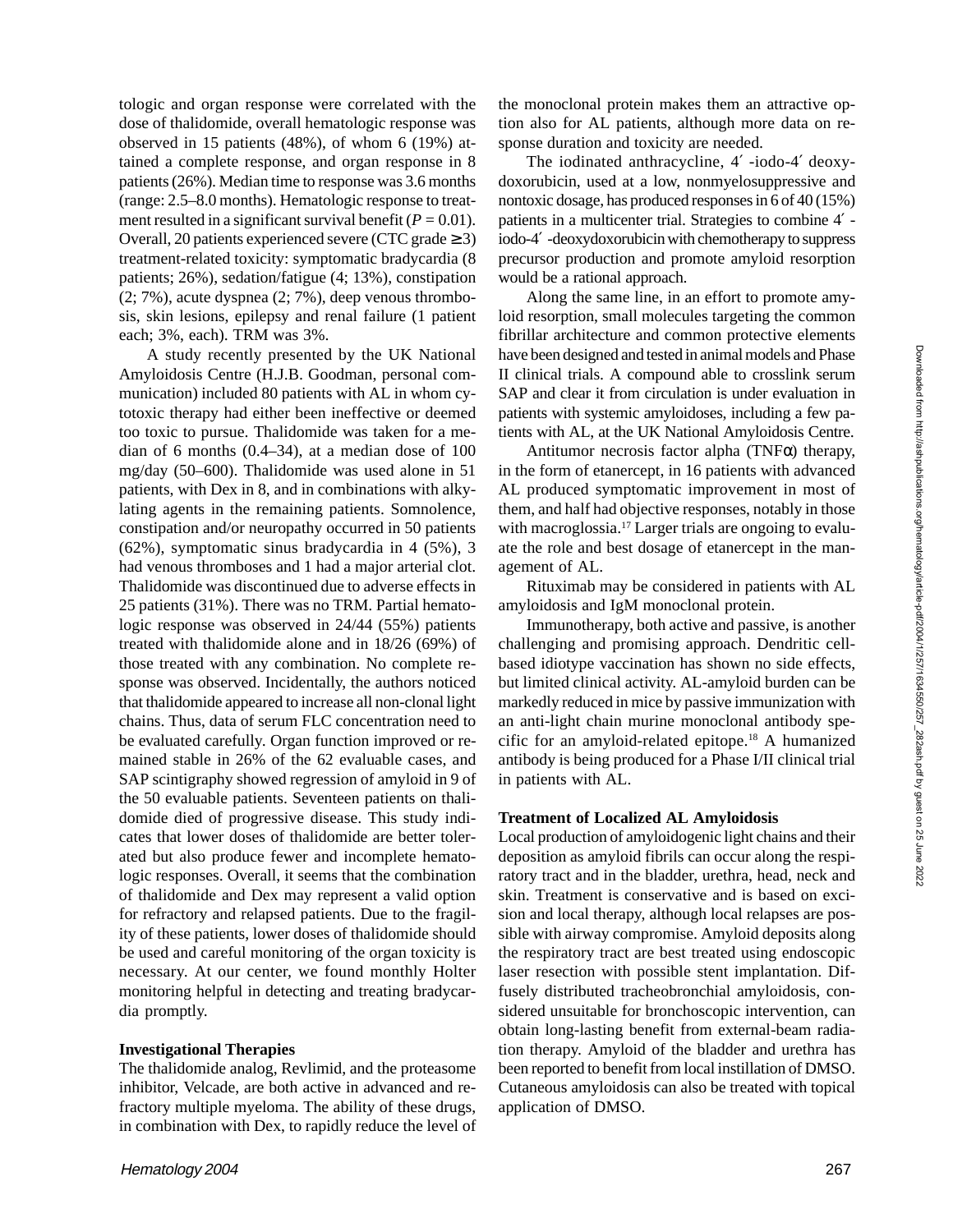# **Supportive Therapy**

Supportive treatment aimed at improving or palliating organ function, maintaining quality of life, and prolonging survival whilst specific therapy has time to take effect has an important impact on survival. Supportive care should be considered a fundamental part of an integrated treatment approach to these patients and requires the coordinated expertise of several specialists who are familiar with this disease.

The mainstay of the treatment of amyloid cardiomyopathy is salt restriction and careful administration of diuretics, such as furosemide, scrupulously avoiding aggravation of intravascular volume contraction (due to concomitant nephrotic syndrome) and postural hypotension. If furosemide becomes ineffective in controlling edema, the addition of metolazone or spironolactone can be beneficial. Patients with reduced stroke volume can benefit from afterload reduction with angiotensin-converting enzyme inhibitors. However, these agents should be used with great caution, starting at the lowest effective dose, escalating carefully and withdrawing if postural hypotension develops. Digoxin is not generally helpful, with the possible exception in patients with atrial fibrillation and rapid ventricular response. Calcium channel blockers can aggravate the congestive heart failure. Patients with recurrent syncope may require permanent pacemaker implantation. Menacing ventricular arrhythmias benefit from treatment with amiodarone. In patients with end-stage heart failure, heart transplantation is the only life-saving procedure, which may allow subsequent treatment to control the amyloidogenic clone. Several patients have been transplanted at the Mayo Clinic and at the Boston University Amyloid Center. The main problem is recurrence of amyloid in the transplanted organ as well as progression in other organs. For this reason heart transplantation must be followed by anti-clone therapy. Although the long-term survival is statistically inferior to that of patients with non-amyloid heart disease, the actuarial 5-year survival appears to be 50%. Carefully selected patients, without other significant organ involvement, can benefit from this procedure.

Orthostatic hypotension is difficult to manage. The use of a waist-high, fitted elastic leotard is helpful. In our experience fluoricortisone is poorly tolerated because of aggravation of fluid retention. Midodrine can be helpful: the full dosage, 10 mg 3 times a day, should be reached gradually starting from the lower dose of 2.5 mg daily, and its renal excretion requires attention in patients with renal failure. Its main adverse effect is supine hypertension. Continuous noradrenaline infusion has been reported to be a successful treatment of severe hypotension refractory to conventional treatment.

verting enzyme inhibitors, in an attempt to reduce proteinuria, is reasonable, although their efficacy has not been proven. Treatment of hypercholesterolemia should be considered. Renal vein thrombosis is rarely, if ever, seen in these nephrotic patients and prophylactic anticoagulation is not recommended. End-stage renal failure is treated by dialysis. Both peritoneal dialysis and hemodialysis are equally effective. If the disease is not controlled by chemotherapy, extrarenal progression of amyloidosis is the main cause of death. Renal transplantation should be offered on a case-by-case basis to patients without symptomatic extrarenal involvement. Diarrhea is a common and incapacitating problem. Octreotide decreases diarrhea both in its short-acting form (starting with 50  $\mu$ g twice a day up to 100  $\mu$ g thrice a day) and its long-acting depository form (10,

Therapy of renal amyloidosis is limited to the control of the edema by diuretics. The main damaging mechanism is progressive tubular injury caused by glomerular protein loss. The use of angiotensin-con-

20 and 30 mg doses, administered every 4 weeks, adjusting the dosage to the response of diarrhea). The patient's social life can be improved by palliative diverting ostomies. Chronic intestinal pseudo-obstruction is usually refractory to treatment. Adequate oral or intravenous feeding is mandatory in patients with significant undernourishment. Patients who present with severe liver failure may be considered for liver transplantation. Successful sequential liver and stem cell transplantations have been reported.

Neuropathic pain is difficult to control. Gabapentin (starting with 300 mg daily and with daily increments up to 1800 mg), although well tolerated, often fails to relieve pain. Non-nephrotoxic analgesics may be used as adjuvant agents.

Bleeding in AL amyloidosis is frequent and multifactorial. Factor X deficiency dramatically improves following effective chemotherapy, including PBSCT, or after splenectomy.

# **Treatment Strategies**

The availability of several effective regimens allows a better tailoring of treatment aimed at obtaining the most rapid and best suppression of the synthesis of the offending light chain at the minimum toxicity cost. In designing the therapeutic strategy, we must consider that although complete hematologic remission may seem the therapeutic target, reducing the amyloidogenic serum FLC concentration by 50%–75% is often sufficient to lead to stabilization or regression of amyloid deposits, with potential for improved organ function and extended survival.<sup>19</sup> However, the final outcome will be determined by changes in organ function, which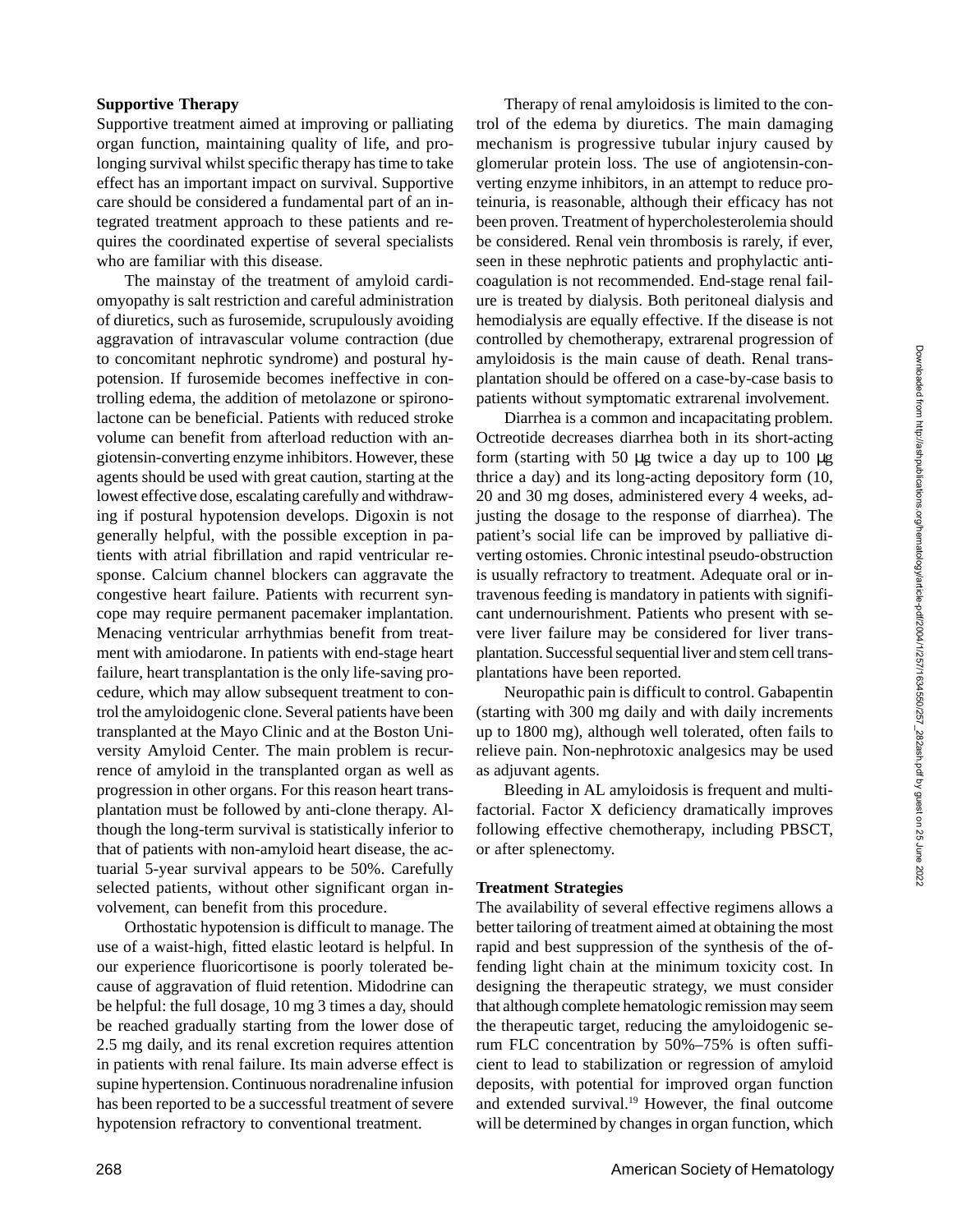occur over a longer period. In order to minimize the toxicity associated with chemotherapy and gain precious time for possible alternative treatments, an aggressive follow-up with serial measurements of the monoclonal protein is recommended. In the case of PBSCT, monthly measurements could allow responses to be detected quickly, although it can take several months to reach the best response. In our experience, only 1 of the 7 patients who failed to show a hematologic response at +3 months obtained partial response at +12 months, suggesting that patients who do not respond by 3 months should be considered for alternative therapy, avoiding potentially harmful delay. Nonmyeloablative therapy, if tolerated, should be pursued to best response or plateau. It may be appropriate to discontinue chemotherapy if the monoclonal protein (a) is no longer detectable by high resolution immunofixation and with normal FLC ratio; (b) has fallen to a

plateau level by 50% or more, for at least 3 months, and, despite signs of organ response, toxicity renders further chemotherapy undesirable; (c) has not fallen, or has increased after 2–3 courses of treatment, suggesting that an alternative regimen should be considered.

The main effective chemotherapy regimens for systemic AL amyloidosis have advantages and disadvantages, which are outlined in **Table 7**. Unfortunately, there are no data yet from prospective randomized trials to support the use of one agent over another, and the choice of strategy is mostly based on nonrandomized studies and personal experience. This accounts for discrepancies in the strategies proposed by different investigators. It is recommended that patients should be treated in the context of clinical trials whenever possible. Based on these considerations some suggestions can be made (**Box 1**).

| Regimen      | Hematologic<br>Response %<br>(CR) | Organ<br>Response %    | <b>Median Time to</b><br>Hematologic<br>Response (mo) | TRM %        | Advantages                                                                          | <b>Disadvantages</b>                                                                                                                                   |
|--------------|-----------------------------------|------------------------|-------------------------------------------------------|--------------|-------------------------------------------------------------------------------------|--------------------------------------------------------------------------------------------------------------------------------------------------------|
| <b>PBSCT</b> | 45-60 (14-36)                     | $34 - 55$              | $3 - 4$                                               | $13 - 14$    | • high response rate,<br>•improved quality of life,<br>•prolonged survival          | • TRM and morbidity<br>still significant<br>• limited patient eligibility                                                                              |
| MDex         | 67 (33)                           | 48                     | 4.5                                                   | 4            | • significant response rate,<br>·low toxicity<br>•applicable to most AL<br>patients | • limited experience<br>· depletion of stem cells                                                                                                      |
| <b>VAD</b>   | 54 (NR)                           | 50                     | <b>NR</b>                                             | 7            | • significant response rate<br>•no depletion of stem cells                          | • patient selection<br>(vincristine is a poor<br>choice in amyloid<br>neuropathy and<br>doxorubicin in amyloid<br>cardiomyopathy)<br>• significant TRM |
| HD-Dex       | $40 - 53 +$<br>$(16 - 24)$        | $12 - 45$ <sup>+</sup> | 4                                                     | 7            | • significant response rate<br>•no depletion of stem cells                          | • response rate<br>improvable<br>• low response rate in<br>cardiac amyloid<br>• significant heart-related<br><b>TRM</b>                                |
| <b>MP</b>    | $28 - 36$<br>(uncommon)           | $25 - 30$              | $7 - 11$                                              | $low \sim 2$ | •low toxicity<br>• well tolerated<br>• can be applied in virtually<br>all patients  | • low response rate<br>• unacceptably long time to<br>achieve a response                                                                               |
| Thalidomide* | $25 - 69$<br>$(0 - 19)$           | $25 - 30$              | 4                                                     | low $0 - 3$  | • significant response rate<br>•likely less marrow<br>suppression                   | • limited tolerability due to<br>severe toxicity                                                                                                       |

#### **Table 7. Primary treatment of AL: advantages and disadvantages of main regimens.**

† Data from the SWOG study using intensive HD-Dex induction followed by maintenance with HD-Dex and interferon. \* In the study conducted at the Pavia Centre thalidomide was associated with intermediate dose dexamethasone; in the study conducted at the London Centre 51 patients were treated with thalidomide alone, and 29 patients were treated with thalidomide in association with dexamethasone and/or other alkylating agents.

Abbreviations: TRM, treatment-related mortality; NR, not reported; PBSCT, peripheral blood stem cell transplantation; MDex, melphalan and dexamethasone; VAD, vincristine, doxorubicin, dexamethasone; HD-DEX, high-dose dexamethasone; MP, melphalan and prednisone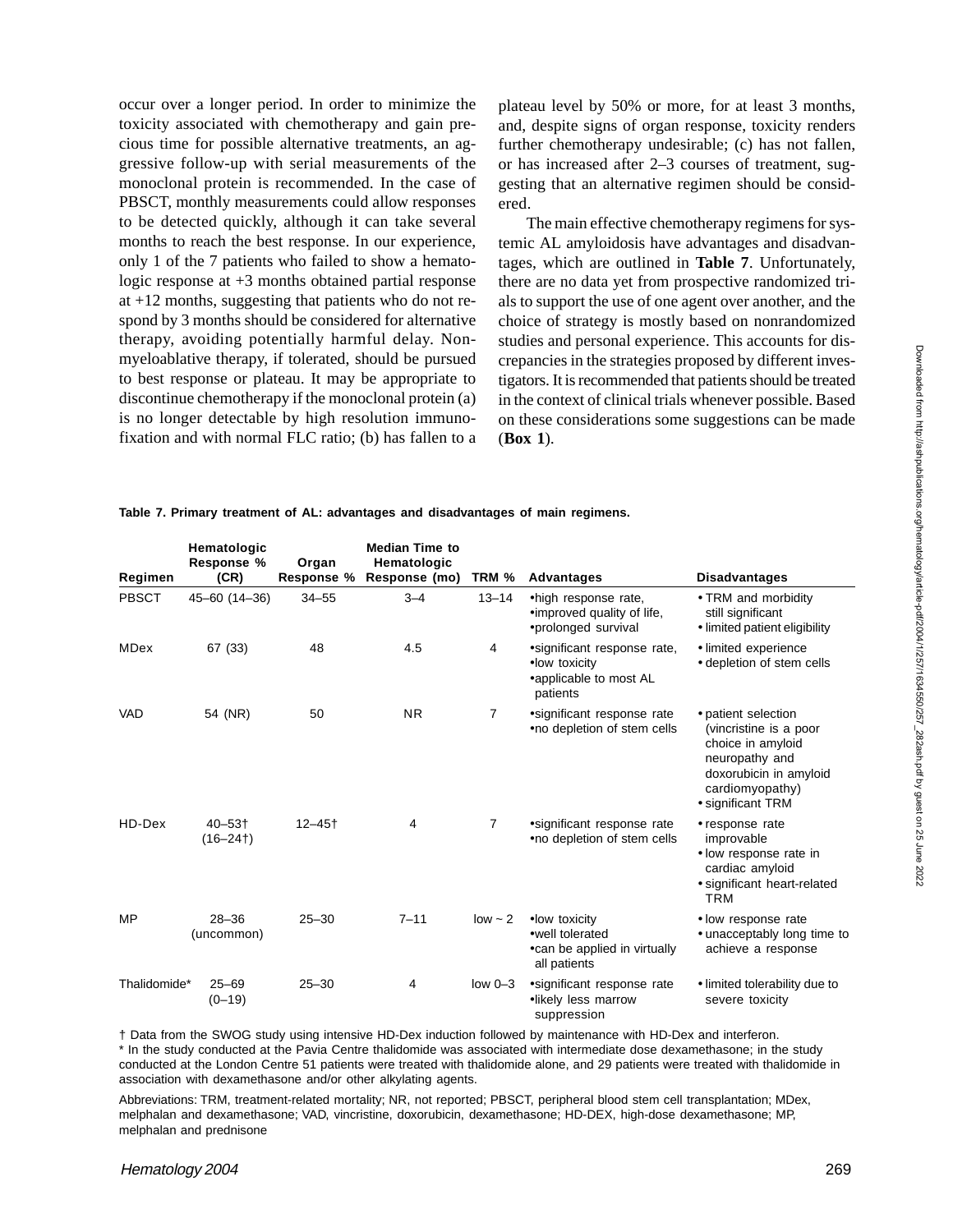# **Conclusions and Future Directions**

AL amyloidosis is a treatable disease, and a substantial proportion of patients now attain a long survival: in our population, 22% of patients survive more than 10 years. There are several reasons for this improvement: early diagnosis, better treatment selection, more effective regimens and improved supportive therapy. New and sensitive biomarkers of cardiac dysfunction (BNP, troponins) and for monitoring the clone (by serial FLC quantification) are likely to improve patient selection,

# **Box 1. Strategy for AL treatment.**

- 1. Patients who fulfill the criteria for high-dose melphalan (200 mg/m2), with normal NT-proBNP and cardiac troponins serum concentration, may have stem cells harvested and may be offered the transplantation procedure. Patients who attain a partial hematologic response, not followed by organ response, can be considered for a second PBSCT or for any of the other regimens without melphalan. It is recommended that PBSCT be performed in units with expertise with AL amyloidosis.
- 2. Patients who are at intermediate risk (**Table 5**) should have stem cells harvested, and then may be treated with melphalan and high-dose dexamethasone (MDex). This regimen showed rapid action and hematologic complete response rates comparable to those obtained in PBSCT performed with modified melphalan (100–140 mg/m2), but with very low toxicity. Alternatively, regimens not affecting the stem cell reservoir can be considered, keeping in mind that their toxicity is not negligible (7% TRM): a) VAD-like high-dose Dex induction followed by maintenance with Dex (and interferon)\* b) patients < 70 years of age, without symptomatic heart involvement, autonomic neuropathy or polyneuropathy can be treated with VAD. Patients who attain a hematologic response and improvement of organ function and become eligible for PBSCT (melphalan 200 mg/m2) can be considered for this procedure in case of hematologic relapse.
- 3. Patients who are considered at poor risk (**Table 5**) should be treated with MP or, preferably, included in investigational trials with the aim of improving the rate of response and its rapidity. In fact, these patients are those in most need of a rapidly effective treatment. For this reason at our center we offer these patients a trial with intermediate dose Dex (20 mg orally, days 1–4, every 4 weeks), melphalan (0.25 mg/kg, adjusted to moderate mid-cycle myelosuppression, days 1–4, every 4 weeks) and thalidomide (100–200 mg/day continuously).
- 4. Patients relapsing after alkylating-based chemotherapy may be offered intermediate-dose Dex and thalidomide.
- 5. Supportive therapy remains important in all patients. Sequential solid organ and stem cell transplantation should be considered in selected patients.
- \* Interferon might deplete stem cells

Abbreviations: PBSCT, peripheral blood stem cell transplantation; VAD, vincristine, doxorubicin, dexamethasone; Dex, dexamethasone; TRM, treatment-related mortality; MP, melphalan and prednisone

therapy management, and, possibly the outcome. Several investigational agents are under evaluation, and new effective drugs against the neoplastic plasma cells are already available. The outcome of ongoing randomized trials comparing PBSCT and other less toxic chemotherapy regimens will help greatly in optimizing the treatment of this difficult, but now manageable, disease.

# **III. WALDENSTRÖM'S MACROGLOBULINEMIA**

# *Steven P. Treon, MD, MA, PhD,\* and Giampaolo Merlini, MD*

Waldenström's macroglobulinemia (WM) is a distinct clinicopathological entity resulting from the proliferation of B lymphocytes that show maturation to plasma cells, constituting a pathognomonic bone marrow lymphoplasmacytic infiltrate, and that synthesize monoclonal IgM.1 This condition is considered to correspond to the lymphoplasmacytic lymphoma as defined by the Revised European American Lymphoma (REAL) and World Health Organization classification systems.

# **Epidemiology and Etiology**

WM is an uncommon disease, accounting for approximately 2% of all hematologic malignancies. The incidence rate for WM is higher among Caucasians, with African descendants representing only 5% of all patients. Genetic factors appear to be an important factor. There have been numerous reports of familial disease, including multigenerational clustering of WM and other B cell lymphoproliferative diseases.In a recent study, approximately 20% of 181 serial WM patients presenting to a tertiary referral had a first-degree relative with either WM or another B cell disorder **(Figure 4**; see Color Figures, page 516**)**. 2 Frequent association with other immunological disorders in healthy relatives, including hypogammaglobulinemia and hypergammaglobulinemia (particularly polyclonal IgM), autoantibody (particularly to thyroid)

**\*** Bing Program for Waldenström's Macroglobulinemia, Dana Farber Cancer Institute, Harvard Medical School, 44 Binney Street, LG102, Boston MA 02115

**Acknowledgments:** Professor Paolo G. Gobbi and Dr. Chiara Broglia kindly provided the data from the Italian collaborative WM study group. The research efforts of Robert Manning, Andrew R. Branagan, Zachary Hunter, Olivier Tournilhac, Daniel Ditzel Santos, and Evdoxia Hatjiharissi in the Bing Program for Waldenström's Macroglobulinemia at the Dana Farber Cancer Institute, Boston MA USA, as well as participating investigators in the Waldenström's Macroglobulinemia Clinical Trials Group (WMCTG) are gratefully acknowledged.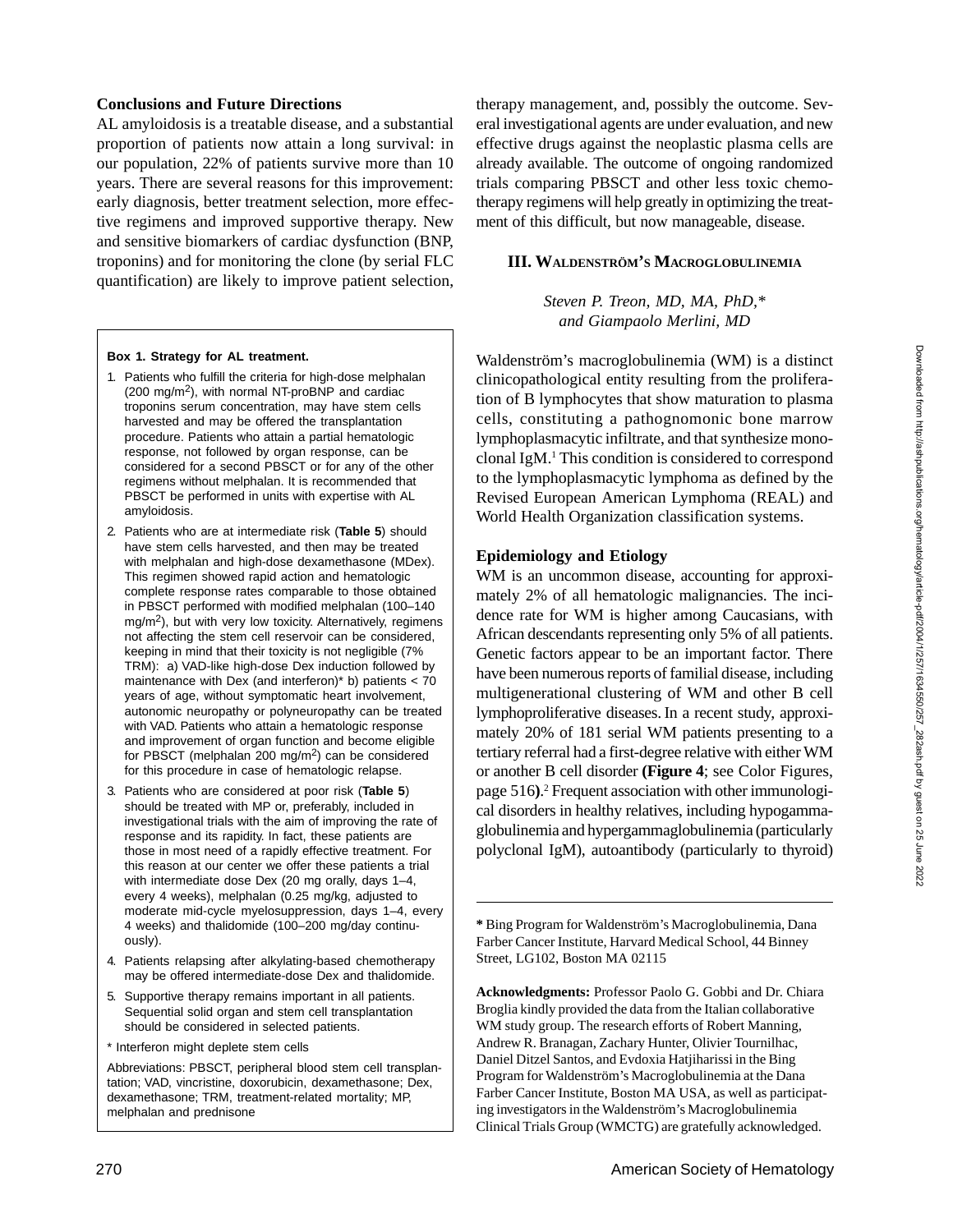production, and manifestation of hyperactive B cells have been reported. The role of environmental factors in WM is undetermined. There is no clear association with chronic antigenic stimulation from infections, autoimmune diseases, or allergy or with specific occupational exposure. The relevance of viral infection remains to be established. Data regarding a possible link between hepatitis C virus (HCV) and human herpesvirus-8 (HHV-8) and WM remain controversial.

# **Biology**

# *Cytogenetic findings*

Several studies, usually performed on limited series of patients, demonstrated a great variety of numerical and structural chromosome abnormalities. Numerical losses involving chromosomes 17, 18, 19, 20, 21, 22, X, and Y have been commonly observed, though gains in chromosomes 3, 4, and 12 have also been reported. Chromosome 6q deletions encompassing 6q21-22 have been observed in 40%–90% of WM patients, and at a comparable frequency among patients with and without a familial history.3,4 Several candidate tumor suppressor genes in this region are under study, including BLIMP-1, a master regulatory gene implicated in lymphoplasmacytic differentiation. Notable, however, is the absence of IgH switch region rearrangements in WM, a finding that may be used to distinguish WM from cases of IgM myeloma where IgH switch region rearrangements are a predominant feature.5

### *Nature of the clonal cell*

The WM bone marrow B cell clone shows intraclonal differentiation from small lymphocytes with large focal deposits of surface immunoglobulins, to lymphoplasmacytic cells, to mature plasma cells that contain intracytoplasmic immunoglobulins. Clonal B cells are sometimes detectable among blood B lymphocytes, and their number increases in patients who fail to respond to therapy or who progress.<sup>6</sup> These clonal blood cells present the peculiar capacity to differentiate spontaneously, in in vitro culture, to plasma cells. This is through an interleukin-6 (IL-6)–dependent process in IgM monoclonal gammopathy of undetermined significance (MGUS) and mostly an IL-6–independent process in WM patients. All these cells express the monoclonal IgM present in the blood, and a variable percentage of them also express surface IgD. The characteristic immunophenotypic profile of the lymphoplasmacytic cells in WM includes the expression of the pan-B cell markers CD19, CD20, CD22, CD79, and FMC7.2.<sup>7,8</sup> Expression of CD5, CD10, and CD23 may be found in 10%–20% of cases, and does not exclude the diagnosis of

WM.9 Moreover, expression of CD10 and CD23 may be clinically significant. A higher incidence of familial disease has been reported with CD10 expression, whereas more pronounced hypogammaglobulinemia was observed in patients with expression of either CD10 or CD23.9

The phenotype of lymphoplasmacytic cells in WM suggests that the clone is a post-germinal center B cell. This indication is further strengthened by the results of the analysis of the nature (silent or amino-acid replacing) and distribution (in framework or complementaritydetermining regions [CDR]) of somatic mutations in Ig heavy- and light-chain variable regions performed in patients with WM.10,11 This analysis showed a high rate of replacement mutations, compared with the closest germline genes, clustering in the CDR and without intraclonal variation. Subsequent studies showed a strong preferential usage of VH3/JH4 gene families, no intraclonal variation, and no evidence for any isotypeswitched transcripts. $12,13$  These data indicate that WM may originate from an IgM<sup>+</sup> and/or IgM<sup>+</sup> IgD<sup>+</sup> memory B cell. Normal IgM+ memory B cells localize in bone marrow, where they mature to IgM-secreting cells.

### *Bone marrow microenvironment*

Increased numbers of mast cells are found in the bone marrow of WM patients, wherein they are usually admixed with tumor aggregates **(Figure 5**; see Color Figures, page 516**)**. 14,15 Recent studies from Tournilhac et al demonstrated that mast cells induced WM cell proliferation and/or tumor colony formation—through, in part, constitutive expression of CD40 ligand (CD40L) (**Figure 5**; see Color Figures, page 516). Furthermore, it was shown by these investigators that WM cells may in part support mast cell expansion through elaboration of interleukin-3 (IL-3), a cytokine expressed by WM cells and found at significantly elevated levels in the sera of WM patients.<sup>15</sup>

#### **Clinical Features**

Waldenström's macroglobulinemia is a disease of the elderly, with a median age of 63 years (range 25–92), with a slight predominance of males over females.<sup>16</sup> The symptoms are usually vague and non-specific, the most common being weakness, anorexia, and weight loss. Raynaud's phenomenon and symptoms due to peripheral neuropathy may precede more serious manifestations by many years. Symptoms and physical findings at diagnosis are summarized in **Table 8**. Hepatosplenomegaly and lymphadenopathy are prominent in a minority of patients. Purpura is frequently associated with cryoglobulinemia and more rarely with AL amyloidosis, while hemorrhagic manifestations and neuropathies are multifactorial (see below). The morbidity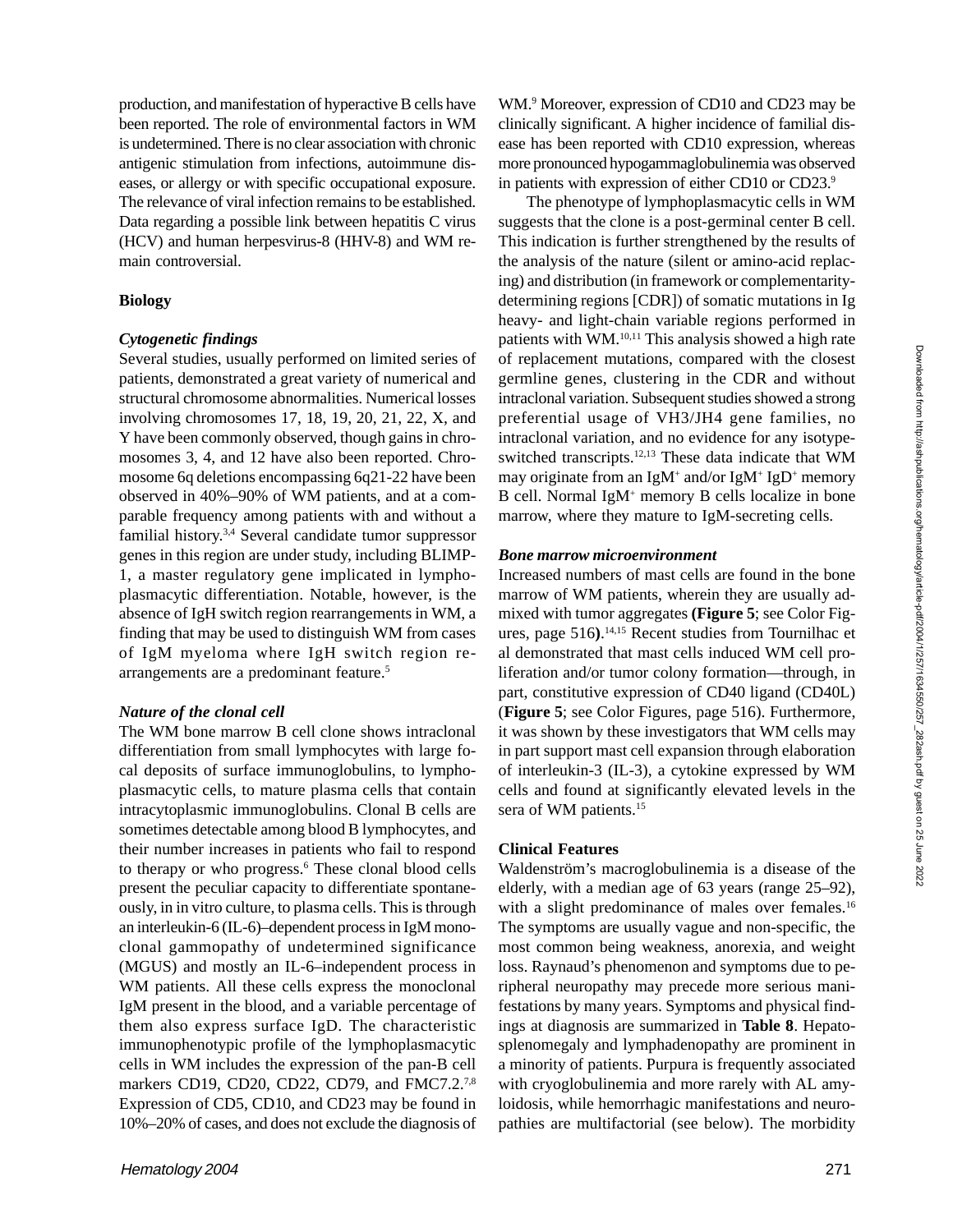**Table 8. Presenting features and physical findings at diagnosis in 215 patients with Waldenstrom's macroglobulinemia (reprinted from Merlini39).**

|                       | Frequency (%) |
|-----------------------|---------------|
| <b>Symptoms</b>       |               |
| Weakness              | 66            |
| Anorexia              | 25            |
| Peripheral neuropathy | 24            |
| Weight loss           | 17            |
| Fever                 | 15            |
| Raynaud's phenomenon  | 11            |

#### **Physical findings**

| Hepatomegaly $(> 2 \text{ cm from})$<br>the costal margin) | 20 |
|------------------------------------------------------------|----|
| Splenomegaly                                               | 19 |
| Lymphadenopathy                                            | 15 |
| Purpura                                                    | 9  |
| Hemorrhagic manifestations                                 |    |

associated with WM is caused by the concurrence of two main components: tissue infiltration by neoplastic cells and, more importantly, the physicochemical and immunological properties of the monoclonal IgM.

As shown in **Table 9**, the monoclonal IgM can produce clinical manifestations through several different mechanisms related to its physicochemical properties, nonspecific interactions with other proteins, antibody activity, and tendency to deposit in tissues.

# **Laboratory Investigations and Findings**

Laboratory findings are summarized in **Table 10**.

# *Hematologic abnormalities*

Anemia is the most common finding in patients with symptomatic WM and is caused by a combination of factors: mild decrease in red cell survival, impaired erythropoiesis, hemolysis, moderate plasma volume expansion, and blood loss from the gastrointestinal tract. Blood smears are usually normocytic and normochromic, and rouleaux formation is often pronounced. Electronically measured mean corpuscular volume may be elevated spuriously owing to erythrocyte aggregation. In addition, the hemoglobin estimate can be inaccurate, i.e., falsely high, because of interaction between the monoclonal protein and the diluent used in some automated analyzers. Leukocyte and platelet counts are usually within the reference range at presentation, although patients may occasionally present with severe thrombocytopenia. As reported above, monoclonal B-lymphocytes expressing surface IgM and late-differentiation B

cell markers are uncommonly detected in blood by flow cytometry. A raised erythrocyte sedimentation rate is almost constantly observed in WM and may be the first clue to the presence of the macroglobulin. The clotting abnormality detected most frequently is prolongation of thrombin time. AL amyloidosis should be suspected in all patients with nephrotic syndrome, cardiomyopathy, hepatomegaly, or peripheral neuropathy. Diagnosis requires the demonstration of green birefringence under polarized light of amyloid deposits stained with Congo red.

# *Biochemical investigations*

High-resolution electrophoresis combined with immunofixation of serum and urine are recommended for identification and characterization of the IgM monoclonal protein **(Figure 6**; see Color Figures, page 517**)**. The light chain of the monoclonal IgM is  $\kappa$  in 75%–80% of patients. A few WM patients have more than one Mcomponent. The concentration of the serum monoclonal protein is very variable but in most cases lies within the range of 15–45 g/L. Densitometry should be considered to determine IgM levels for serial evaluations because nephelometry sometimes is unreliable and shows large intralaboratory as well as interlaboratory variation. The presence of cold agglutinins or cryoglobulins may affect determination of IgM levels and, therefore, testing for cold agglutinins and cryoglobulins should be performed at diagnosis. If present, subsequent serum samples should be analyzed under warm conditions for determination of serum monoclonal IgM level. Although Bence Jones proteinuria is frequently present, it exceeds  $1 \frac{g}{24}$  hours in only 3% of cases.<sup>17</sup> Serum β2-microglobulin was above the upper limit of the reference range (3 mg/L) in approximately 60% of WM patients at diagnosis (**Table 10**).

#### **Table 10. Presenting laboratory findings for patients with Waldenström's macroglobulinemia.39**

| Parameter                                               | Frequency (%) |
|---------------------------------------------------------|---------------|
| Hemoglobin < 120 g/L                                    | 63            |
| WBC $< 3 \times 10^9$ /L                                | 4             |
| Platelets $<$ 100 x 10 <sup>9</sup> /L                  | 16            |
| IgM monoclonal component:<br>kappa/lambda;<br>$>$ 30g/L | 80/20<br>35   |
| Bence Jones proteinuria                                 | 38            |
| Serum $\beta_2$ -microglobulin > 3mg/L                  | 62            |
| Relative serum viscosity > 4                            | 17            |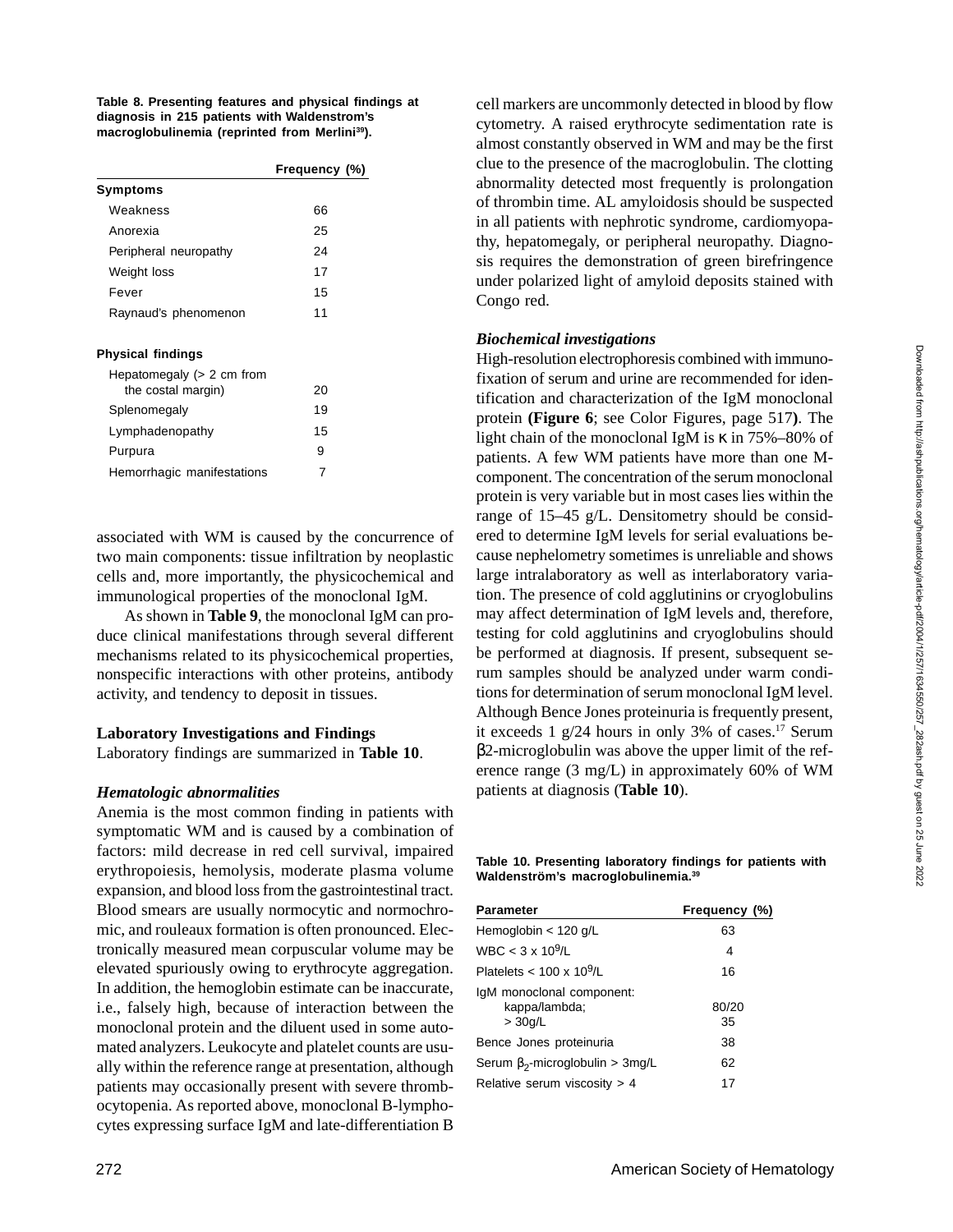#### **Table 9. Clinical manifestations caused by monoclonal IgM (From Merlini39).**

| Properties of the Monoclonal IgM  | <b>Resulting Condition</b>          | <b>Clinical Manifestations</b>                                                                                                                                                                |
|-----------------------------------|-------------------------------------|-----------------------------------------------------------------------------------------------------------------------------------------------------------------------------------------------|
| Physicochemical                   |                                     |                                                                                                                                                                                               |
| Intrinsic viscosity               | Hyperviscosity syndrome             | Fatigue, headache, blurred vision, easy mucosal<br>bleeding, impaired mentation up to coma                                                                                                    |
| Precipitation on cooling          | Cryoglobulinemia type I             | Raynaud's phenomenon, acrocyanosis,<br>necrosis, ulcers, purpura, cold urticaria                                                                                                              |
| Protein-protein interaction       | Hemostatic abnormalities            | Bleeding diathesis: bruising, purpura, mucosal<br>bleeding; rarely, brain hemorrhages                                                                                                         |
| Antibody activity versus:         |                                     |                                                                                                                                                                                               |
| Nerve constituents                | Polyneuropathies                    | Anti-MAG-related: symmetric, distal,<br>progressive, sensorimotor neuropathy, ataxic<br>gait, bilateral foot drop                                                                             |
|                                   |                                     | IgM with other specificities:<br>• symmetric, distal, progressive painful<br>sensory neuropathy<br>• prominent motor neuropathy                                                               |
| lgG                               | Cryoglobulinemia type II            | Weakness, purpura, arthralgias, proteinuria,<br>renal failure, progressive, symmetric distal<br>sensorimotor neuropathy combined with<br>mononeuropathies (e.g., foot or wrist drop)          |
| RBC antigens                      | Cold agglutinin hemolytic<br>anemia | Mild, chronic hemolytic anemia exacerbated<br>after cold exposure; Raynaud's phenomenon,<br>acrocyanosis and livedo reticularis                                                               |
| Tendency to deposit into tissues  |                                     |                                                                                                                                                                                               |
| As amorphous aggregates           |                                     |                                                                                                                                                                                               |
| in skin, GI tract, kidney         | Specific organ dysfunction          | Skin: bullous skin disease, papules on<br>extremities<br>GI: diarrhea, malabsorption, bleeding<br>Kidney: mild, reversible proteinuria, mostly<br>asymptomatic                                |
| As amyloid fibrils (light chains) | AL amyloidosis                      | Fatigue, weight loss, periorbital purpura, edema,<br>hepatomegaly, macroglossia<br>Dysfunction of organs involved: kidneys, heart,<br>liver, peripheral sensory and autonomic<br>neuropathies |

Abbreviations: GI, gastrointestinal; MAG, myelin-associated glycoprotein; RBC, red blood cell.

# *Blood viscosity*

Blood viscosity should be measured if the patient has signs or symptoms of hyperviscosity syndrome. Measurement of viscosity in whole blood at low shear rates may be the best indicator of hemorheological changes in patients with WM. In practice, a correlation between level of M-protein and symptoms may be used to anticipate repeat plasma exchanges as the M-protein approaches the level associated with hyperviscosity. Fundoscopy remains an excellent indicator of clinically relevant hyperviscosity. Cryoglobulins should be searched for in the presence of suggestive clinical features. Rheumatoid factor activity and low C4 levels  $(< 8 \text{ mg/dL})$ are common findings in type II cryoglobulinemia.

# *Bone marrow findings*

The bone marrow is always involved in WM. Bone marrow biopsy is necessary since aspiration frequently yields a "dry tap." Three cytological subtypes have been identified in conjunction with patterns of bone marrow infiltration: lymphoplasmacytoid, constituted by small lymphocytes and plasmacytoid cells characterized by a nodular pattern (47% of all patients); lymphoplasmacytic, in which small lymphocytes and mature plasma cells predominate and mast cells may be conspicuous, associated mainly with an interstitial/nodular pattern (42%); and polymorphous, with a packed marrow and characterized by a wide spectrum of cells, including small lymphocytes, plasmacytoid cells, plasma cells, large transformed cells, and immunoblasts with mitotic figures (11%).18 "Intranuclear" periodic acid-Schiff (PAS)-positive inclusions (Dutcher-Fahey bodies) con-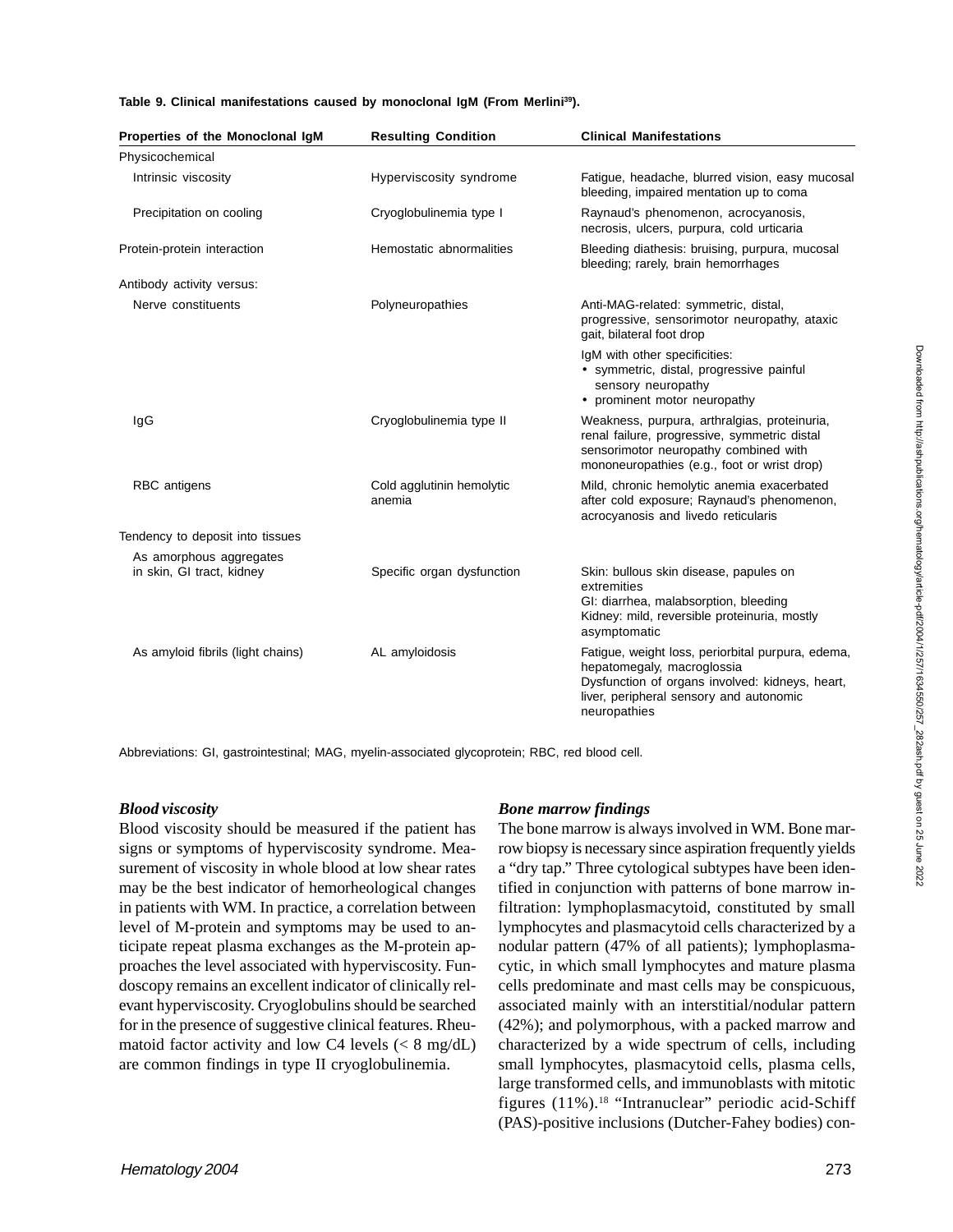|  |  | Table 11. Classification of Waldenström's macroglobulinemia (WM) and related disorders. |  |  |
|--|--|-----------------------------------------------------------------------------------------|--|--|
|  |  |                                                                                         |  |  |

| <b>Disorder</b>                                               | <b>Laboratory Features</b>                                                                                     | <b>Clinical Features</b>                                                                            |
|---------------------------------------------------------------|----------------------------------------------------------------------------------------------------------------|-----------------------------------------------------------------------------------------------------|
| <b>WM</b>                                                     | Lymphoplasmacytic infiltrate in marrow<br>Specific immunophenotype <sup>a</sup><br>Serum monoclonal IqM        | May be symptomatic or asymptomatic                                                                  |
| IgM-related disorder                                          | No marrow infiltration                                                                                         | Symptomatic, e.g., peripheral neuropathy,<br>cryoglobulins, cold agglutinin disease, AL amyloidosis |
| IgM MGUS                                                      | No marrow infiltrate                                                                                           | Asymptomatic                                                                                        |
| Other B cell<br>lymphoproliferative<br>disorders <sup>b</sup> | Differentiate by immunophenotype and<br>morphological characteristics                                          |                                                                                                     |
| u-HCD                                                         | Heavy-chain fragment with no associated<br>light chain                                                         |                                                                                                     |
| IgM myeloma                                                   | IgM-producing plasma cells (cytoplasmic<br>IgM <sup>+</sup> , CD20 <sup>±</sup> CD138 <sup>+</sup> , t(11;14)) | Possibly associated with lytic skeletal lesions and<br>hypercalcemia                                |

a sIg+CD19+CD20+CD22+CD79+

b Chronic lymphocytic leukemia (CLL), diffuse large B-cell lymphoma, extranodal marginal-zone lymphoma, follicular lymphoma and mantle-cell lymphoma.

Abbreviations: HCD, heavy-chain disease; MGUS, monoclonal gammopathy of undetermined significance.

sisting of IgM deposits in the perinuclear space, and sometimes in intranuclear vacuoles, may be seen occasionally in lymphoid cells.

### **Treatment of Waldenström's Macroglobulinemia**

As part of the 2nd International Workshop on Waldenström's Macroglobulinemia, a consensus panel was organized to recommend criteria for the initiation of therapy in patients with WM. The panel recommended that initiation of therapy should not be based on the IgM level per se, since this may not correlate with the clinical manifestations of WM. The consensus panel, however, agreed that initiation of therapy was appropriate for patients with constitutional symptoms, such as recurrent fever, night sweats, fatigue due to anemia, or weight loss. The presence of progressive symptomatic lymphadenopathy or splenomegaly provides additional reasons to begin therapy. The presence of anemia with a hemoglobin value of  $\leq 10$  g/dL or a platelet count  $\leq 100 \times 10^9$ /L owing to marrow infiltration also justifies treatment. Certain complications, such as hyperviscosity syndrome, symptomatic sensorimotor peripheral neuropathy, systemic amyloidosis, renal insufficiency, or symptomatic cryoglobulinemia, may also be indications for therapy (**Table 11**).<sup>19</sup>

# **Options for Initial Therapy**

A precise therapeutic algorithm for the upfront treatment of WM remains to be defined given a paucity of randomized clinical trials in this uncommon disorder. The consensus panel of the 2nd International Workshop on Waldenström's Macroglobulinemia considered

alkylator agents (e.g. chlorambucil), nucleoside analogs (cladribine or fludarabine), and the monoclonal antibody rituximab as reasonable choices for upfront therapy of WM.<sup>20</sup> Importantly, the panel felt that individual patient considerations, including the presence of cytopenias, need for more rapid disease control, age, and candidacy for autologous transplant therapy, should be taken into account in making the choice of a first-line agent. For patients who are candidates for autologous transplant therapy, and in whom such therapy is seriously considered, the panel recommended that exposure to alkylator or nucleoside analogue therapy be limited.

# **Alkylator-Based Therapy**

Oral alkylating drugs, alone and in combination therapy with steroids, have been extensively evaluated in the upfront treatment of WM. The greatest experience with oral alkylator therapy has been with chlorambucil, which has been administered on both a continuous (i.e., daily dose schedule) as well as an intermittent schedule. Patients receiving chlorambucil on a continuous schedule typically receive 0.1 mg/kg per day, while on the intermittent schedule patients will typically receive 0.3 mg/ kg for 7 days, every 6 weeks. In a prospective randomized study, Kyle et al (reviewed in Merlini and Treon<sup>21</sup>) reported no significant difference in the overall response rate between these schedules **(Table 12)**, although interestingly the median response duration was greater for patients receiving intermittent versus continuously dosed chlorambucil (46 vs 26 months). Despite the favorable median response duration in this study for use of the intermittent schedule, no difference in the me-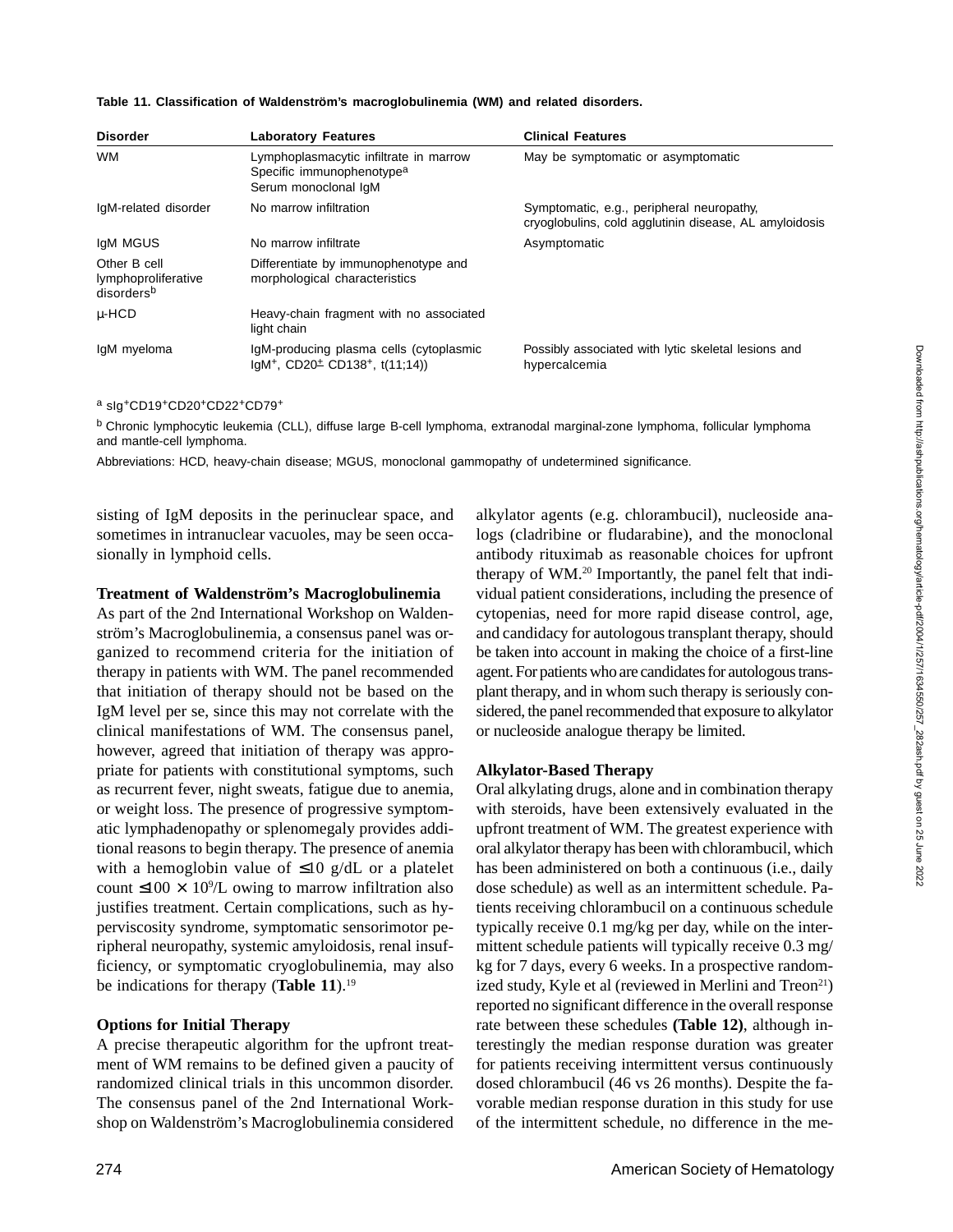Table 12. Alkylator-based therapy in Waldenström's macroglobulinemia (reviewed in Merlini and Treon<sup>21</sup>).

| Study             | N   | Setting     | Regimen                               | Major RR <sup>a</sup> | <b>Median Response Duration</b> |
|-------------------|-----|-------------|---------------------------------------|-----------------------|---------------------------------|
| Facon             | 110 | UnRx        | Chl (continuous)                      | 31%                   | ΝA                              |
| Kyle              | 24  | UnRx        | Chl (continuous)                      | 75%                   | 26 months                       |
|                   | 22  | UnRx        | Chl (intermittent)                    | 64%                   | 46 months                       |
| <b>Dimopoulos</b> | 77  | UnRx        | Chl. P                                | 72%                   | ΝA                              |
| Petrucci          | 31  | UnRx        | $M, C, P \rightarrow CP$ (continuous) | 74%                   | 66 months                       |
| Case              | 33  | UnRx and Rx | $M-2$ (BCNU, V, M, P)                 | 82%                   | 43 months (CR), 39 months (PR)  |

 $a \geq 50\%$  reduction in serum IgM levels.

Abbreviations: CR, complete response; NA, not applicable; PR, partial response. Rx, previously treated; UnRx, previously untreated; Chl, chlorambucil; P, prednisone; M, melphalan; C, cyclophosphamide; V, Vincristine.

dian overall survival was observed. Moreover, an increased incidence for development of myelodysplasia and acute myelogenous leukemia with the intermittent (3 of 22 patients) versus the continuous (0 of 24 patients) chlorambucil schedule prompted the authors of this study to express preference for use of continuous chlorambucil dosing. The use of steroids in combination with alkylator therapy has also been explored. Dimopoulos and Alexanian (reviewed  $in<sup>21</sup>$ ) evaluated chlorambucil  $(8 \text{ mg/m}^2)$  along with prednisone  $(40 \text{ mg/m}^2)$ m2 ) given orally for 10 days, every 6 weeks, and reported a major response (i.e., reduction of IgM by greater than 50%) in 72% of patients. Non-chlorambucil-based alkylator regimens employing melphalan and cyclophosphamide in combination with steroids have also been examined by Petrucci et al and Case et al (reviewed

in21) producing slightly higher overall response rates and response durations, although the benefit of these more complex regimens over chlorambucil remains to be demonstrated. Facon et al (reviewed  $in<sup>21</sup>$ ) have evaluated parameters predicting for response to alkylator therapy. Their studies in patients receiving single-agent chlorambucil demonstrated that age  $> 60$ , male sex, symptomatic status, and cytopenias (but, interestingly, not high tumor burden and serum IgM levels) were associated with poor response to alkylator therapy. Additional factors to be taken into account in considering alkylator therapy for patients with WM include necessity for more rapid disease control given the slow nature of response to alkylator therapy, as well as consideration for preserving stem cells in patients who are candidates for autologous transplant therapy.

### **Nucleoside Analogue Therapy**

Both cladribine and fludarabine have been extensively evaluated in untreated as well as previously treated WM patients. Cladribine administered as a single agent by continuous intravenous infusion, by 2-hour daily infusion, or by subcutaneous bolus injections for 5–7 days has resulted in major responses in 40%–90% of patients who received primary therapy, while in the salvage setting responses have ranged from 38% to 54% **(Tables 13 and 14; reviewed**  $in^{21}$ **). Median time to** achievement of response in responding patients following cladribine ranged from 1.2 to 5 months.<sup>22,23</sup> The overall response rate with daily infusional fludarabine therapy administered mainly on 5-day schedules in previously untreated and treated WM patients has ranged from 38% to 100% and 30% to 40%, respectively, which

#### **Table 13. Nucleoside analogues in untreated Waldenström's** macroglobulinemia (reviewed in Merlini and Treon<sup>21</sup>).

| Study               | Number of<br><b>Patients</b> | Median<br><b>Number</b><br>of Courses | Major<br>RRª | Median<br>Response<br><b>Duration</b> |
|---------------------|------------------------------|---------------------------------------|--------------|---------------------------------------|
| Cladribine          |                              |                                       |              |                                       |
| Dimopoulos          | 26                           | 2                                     | 85%          | $2+-39+$ months                       |
| Delannoy            | 5                            | 2                                     | 40%          | <b>NA</b>                             |
| Fridrik             | 10                           | 4                                     | 90%          | <b>NA</b>                             |
| Liu                 | 7                            | 3                                     | 57%          | NA.                                   |
| Hellman             | 9                            | 4                                     | 44%          | <b>NA</b>                             |
| <b>Fludarabine</b>  |                              |                                       |              |                                       |
| Dimopoulos          | 2                            | 3                                     | 100%         | <b>NA</b>                             |
| Foran               | 15                           | 5.2 <sup>b</sup>                      | 79%          | 40 months                             |
| Thalhammer-Scherrer | $\overline{7}$               | 6                                     | 85%          | $44+$ months                          |
| Dhodapkar           | 118                          | 4–8                                   | 38%          | 59 months                             |

 $a \ge 50\%$  reduction in serum IgM levels.

b Mean number of infusions.

Abbreviations: RR, response rate; NA, not applicable.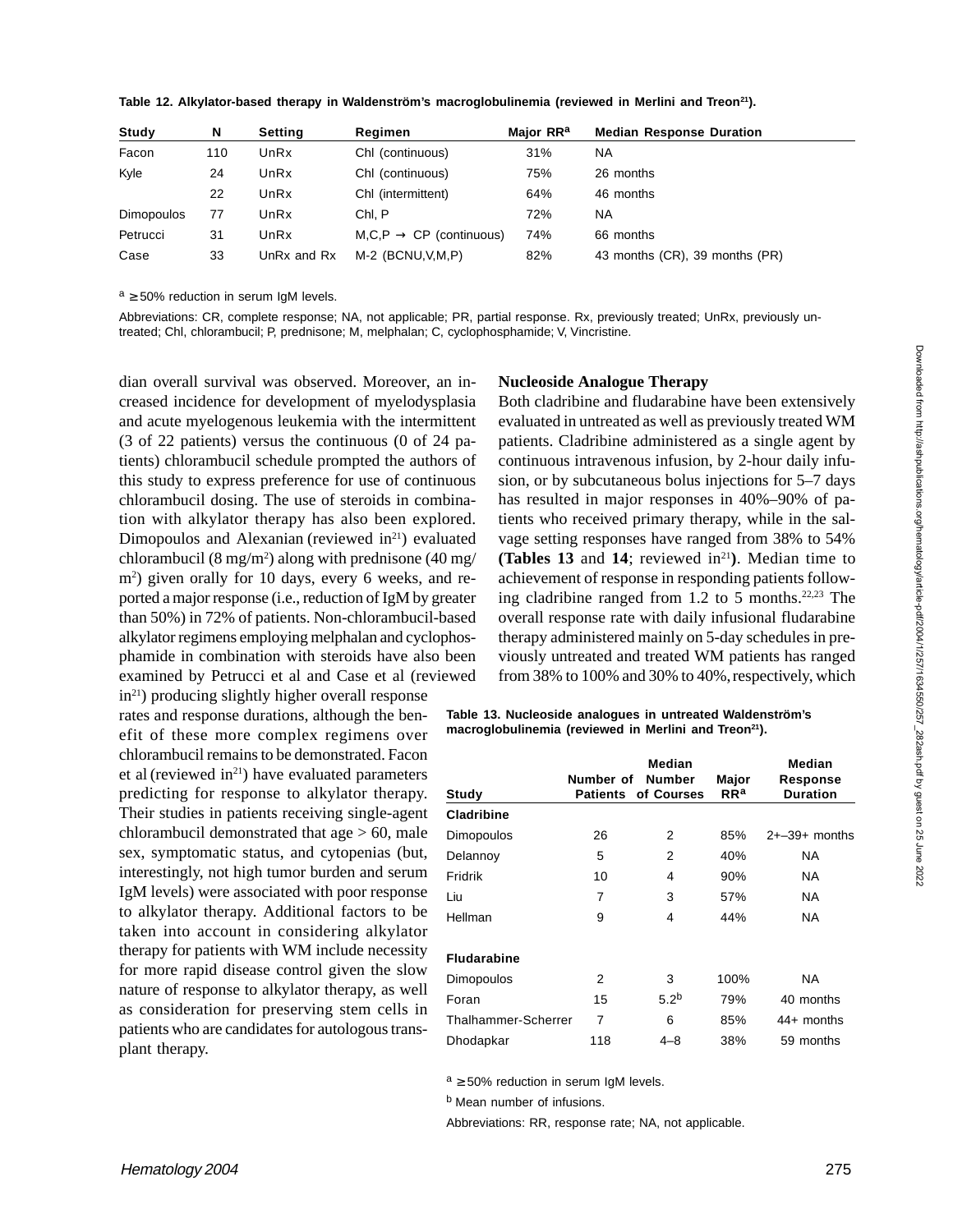|                        | Table 14. Nucleoside analogues in previously treated     |  |  |
|------------------------|----------------------------------------------------------|--|--|
|                        | Waldenström's macroglobulinemia (reviewed in Merlini and |  |  |
| Treon <sup>21</sup> ). |                                                          |  |  |

| Study              | <b>Number</b><br>٥f<br><b>Patients</b> | Median<br>Number<br>of Courses | Major<br>R <sub>Ra</sub> | Median<br>Response<br><b>Duration</b> |
|--------------------|----------------------------------------|--------------------------------|--------------------------|---------------------------------------|
| Cladribine         |                                        |                                |                          |                                       |
| Dimopoulos         | 46                                     | 2                              | 43%                      | 12 months                             |
| Delannoy           | 13                                     | 2                              | 38%                      | NA                                    |
| <b>Betticher</b>   | 25                                     | 3                              | 40%                      | 8 months                              |
| Liu                | 13                                     | 3                              | 54%                      | NA.                                   |
| Hellman            | 13                                     | 4                              | 38%                      | NA                                    |
| <b>Fludarabine</b> |                                        |                                |                          |                                       |
| <b>Dimopoulos</b>  | 26                                     | 3                              | 31%                      | NA.                                   |
| Zinzani            | 12                                     | 6                              | 41%                      | $10+$ months                          |
| Leblond            | 71                                     | 6                              | 30%                      | 32 months                             |
| Dhodapkar          | 64                                     | 4–8                            | 33%                      | 30 months                             |

 $a \geq 50\%$  reduction in serum IgM levels.

Abbreviations: NA, not applicable; RR, response rate.

are on par with the response data for cladribine **(Tables 13** and **14**; reviewed in <sup>21</sup>). Median time to achievement of response for fludarabine was also on par with cladribine at 3–6 months. In general, response rates and durations of responses have been greater for patients receiving nucleoside analogs as first-line agents, although in four studies wherein both untreated and previously treated patients were enrolled, no substantial difference in the overall response rate was reported (reviewed in 21). Myelosuppression commonly occurred following prolonged exposure to either of the nucleoside analogs, as did lymphopenia with sustained depletion of both CD4<sup>+</sup> and CD8<sup>+</sup> T lymphocytes observed in WM patients 1 year following initiation of therapy.22 Treatment-related mortality due to myelosuppression and/or opportunistic infections attributable to immunosuppression occurred in up to 5% of all treated patients in some series with either nucleoside analogue. Factors predicting for response to nucleoside analogues in WM included age at start of treatment ( $<$  70 years), pretreatment hemoglobin  $>$  95  $g/L$ , platelets > 75,000/mm<sup>3</sup>, disease relapsing off therapy, patients with resistant disease within the first year of diagnosis, and a long interval between first-line therapy and initiation of a nucleoside analog in relapsing patients (reviewed  $in<sup>21</sup>$ ). There are limited data on the use of an alternate nucleoside analogue to salvage patients whose disease relapsed or demonstrated resistance off cladribine or fludarabine therapy. Three of four patients (75%) responded to cladribine following relapse to

fludarabine therapy, whereas only 1 of 10 (10%)

# **Monoclonal Antibody Therapy**

Monoclonal antibody therapy has been extensively evaluated as both upfront and salvage therapy in patients with WM. Most of these efforts to date have centered on the use of rituximab, a chimeric monoclonal antibody that targets CD20, an antigen which is widely expressed on tumor cells in WM. Five years ago, case reports and small retrospective series indicated that treatment with single-agent rituximab may induce responses in patients with resistant WM. Subsequently several retrospective and prospective studies have indicated that rituximab, when used at standard doses (i.e., 4 weekly infusions at  $375 \text{ mg/m}^2$ ) induced major responses in approximately 27%–35% of previously treated and untreated patients (Table 15; reviewed in <sup>21</sup>). Furthermore, it was shown in some of these studies, that patients who achieved minor responses or even stable disease benefited from rituximab as evidenced by improved hemoglobin and platelet counts, and reduction of lymphadenopathy and/or splenomegaly. The median time to treatment failure in these studies was found to range from 8 to 27+ months. Studies evaluating an extended rituximab schedule consisting of 4 weekly courses at  $375 \text{ mg/m}^2$ / week, repeated 3 months later by another 4-

#### **Table 15. Rituximab therapy in Waldenström's** macroglobulinemia (reviewed in Merlini and Treon<sup>21</sup>).

| Study      | Number of<br><b>Patients</b> | Median<br><b>Number</b><br>of Courses | Major<br>RR <sup>a</sup> | Median<br>Response<br><b>Duration</b> |
|------------|------------------------------|---------------------------------------|--------------------------|---------------------------------------|
| Byrd       | 6                            | 4                                     | 57%                      | $6.6+$ months                         |
| Weber      | 7                            | 4                                     | 75%                      | 9.0 months                            |
| Foran      | 7                            | 4                                     | 29%                      | NA                                    |
| Treon      | 30                           | 4                                     | 27%                      | 8.0 months                            |
| Gertz      | 69                           | 4                                     | 27%                      | $27+$ months                          |
| Dimopoulos | 27                           | 8                                     | 44%                      | $16+$ months                          |
| Treon      | 26                           | 8                                     | 48%                      | $29+$ months                          |

 $a_{\geq 50\%}$  reduction in serum IgM levels.

Abbreviations: NA, not applicable; RR, response rate.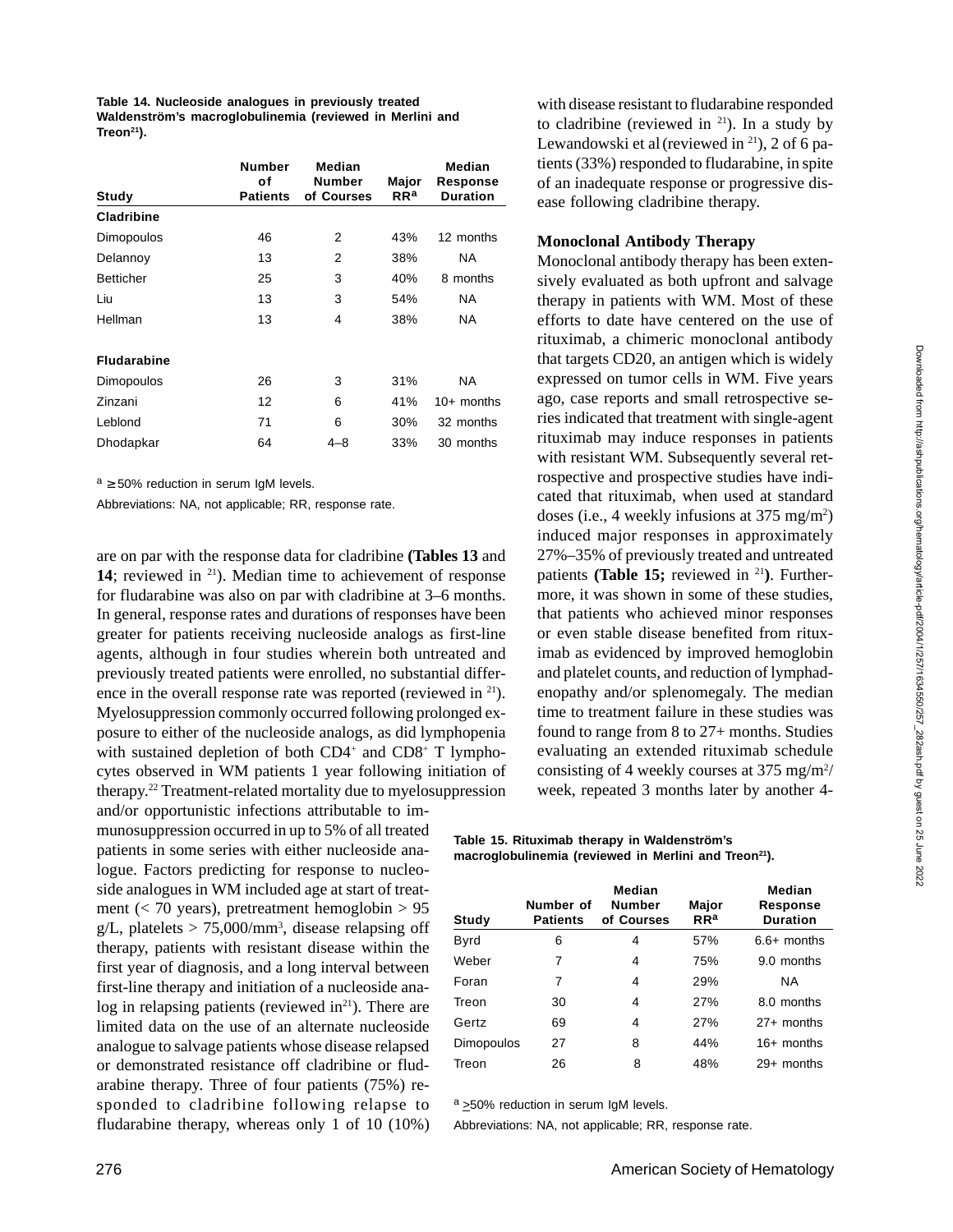week course, have demonstrated major response rates of 44%–48%, with time to progression estimates of 16+ to 29+ months.24,25

Rituximab is a well-tolerated treatment. Approximately one-quarter of patients may develop grade 1 or 2 infusion-related symptoms consisting primarily of fever, chills and headache, while a cytokine-release syndrome has rarely occurred. Because myelosuppression is negligible, rituximab may represent the treatment of choice for patients who present with or develop cytopenias. Moreover, the lack of early or delayed myelosuppression makes rituximab an attractive treatment for patients who are candidates for stem cell collection and high-dose therapy.

In many patients, a transient increase of serum IgM may be noted immediately following initiation of treatment. The mechanism for this phenomenon is under investigation. Such an increase, however, does not herald treatment failure, and most patients return to their baseline serum IgM level by 12 weeks. Some patients do continue to show prolonged spiking despite demonstrating a reduction in their bone marrow tumor load.<sup>26,27</sup> However, patients with baseline serum IgM levels of  $>$  50 g/dL or serum viscosity of  $>$  3.5 cp may be particularly at risk for a hyperviscosity-related event, and in such patients plasmapheresis should be considered in advance of rituximab therapy.27 Because of the decreased likelihood of response in patients with higher IgM levels, as well as the possibility that serum IgM and viscosity levels may abruptly rise, rituximab monotherapy should not be used as sole therapy for the treatment of patients at risk for hyperviscosity symptoms.

Time to response after rituximab is slow and exceeds 3 months on the average. Patients with baseline serum IgM levels of  $< 60$  g/L are more likely to respond, irrespective of the underlying bone marrow involvement by tumor cells.<sup>24,25</sup> A recent analysis of 52 patients who were treated with single-agent rituximab has indicated that the objective response rate was significantly lower in patients who had either low serum albumin (< 35 g/L) or elevated serum monoclonal protein  $(>40g/L)$  M-spike). Furthermore, the presence of both adverse prognostic factors was related with a short time to progression (3.6 months). Moreover, patients who had normal serum albumin and relatively low serum monoclonal protein levels derived a substantial benefit from rituximab with a time to progression exceeding 40 months.27

The genetic background of patients may also be important for determining response to rituximab. In particular, a correlation between rituximab response and polymorphisms at position 158 in the Fcγ RIIIa receptor (CD16), an activating Fc receptor on important effector cells that mediate antibody-dependent cell-mediated cytotoxicity (ADCC), was observed in WM patients. Individuals may encode either the amino acid valine or phenylalanine at position 158 in the Fcγ RIIIa receptor. WM patients who carried the valine amino acid (in either a homozygous or heterozygous pattern) had a 4-fold higher major response rate (i.e., 50% decline in serum IgM levels) to rituximab versus those patients who expressed phenylalanine in a homozygous pattern.<sup>28</sup>

Because rituximab is an active and a nonmyelosuppressive agent, its combination with chemotherapy has a sound rationale. Weber et al<sup>29</sup> administered the combination of rituximab, cladribine and cyclophosphamide to 17 previously untreated patients with WM. A major response was documented in 94% of patients, with 18% of patients achieving a complete remission in this study. With a median follow-up of 21 months, no patient has relapsed in this study. Treon et al<sup>30</sup> have explored the use of rituximab and fludarabine in WM. In recently updated studies, 42 patients, including some previously untreated patients, have been treated. At least a minor response was noted in 90% (83% major response rate) of patients, and only 2 of 37 patients have progressed with a median follow-up of 15 months.

Alemtuzumab is a monoclonal antibody against CD52 antigen and is effective treatment for patients with chronic lymphocytic leukemia who have previously received a purine analog. Several studies have demonstrated wide expression of CD52 in WM. Preliminary clinical data on 7 heavily pretreated patients who received treatment with alemtuzumab showed 4 partial and 1 complete response, and a median response duration of  $13$  months.<sup>31</sup> Infectious complications were common in this study and included cytomegalovirus (CMV) reactivation, herpes simplex reactivation, aspergillosis and tuberculosis. In ongoing studies by the Waldenström's Macroglobulinemia Clinical Trials Group (WMCTG), 7 patients with 2 median prior therapies have received alemtuzumab. Six of 7 patients demonstrated a response, 3 minor and 3 major. Toxicities were mainly hematologic with reversible grade III/IV thrombocytopenia, neutropenia and prolonged pancytopenia in 1 patient. $32$ 

# **Treatment Options for Relapsed and Refractory Disease**

A consensus panel on therapeutics for WM also considered options for patients with relapsed and refractory disease.<sup>20</sup> For patients in relapse or who have refractory disease, the use of an alternative first-line agent as defined above was considered as a reasonable choice, with the caveat that for those patients for whom autologous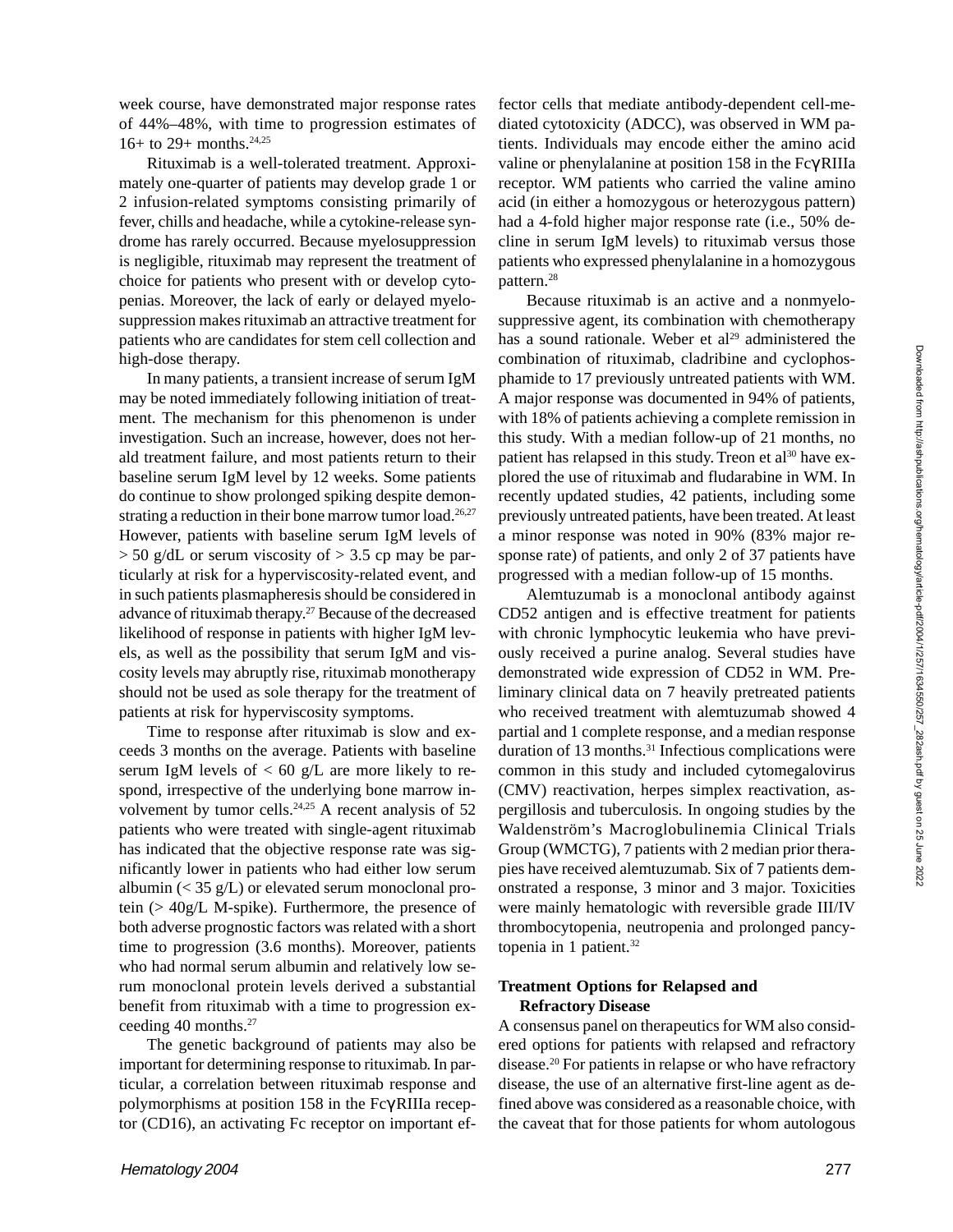transplantation was being considered seriously, further exposure to stem cell–damaging agents (i.e., many alkylator agents and nucleoside analogue drugs) should be avoided, and a non-stem cell–toxic agent such as rituximab should be considered if stem cells have not been previously harvested.

#### **Thalidomide**

Thalidomide, as a single agent and in combination with dexamethasone and clarithromycin, has also been examined in patients with WM, in view of the success of these regimens in patients with advanced multiple myeloma. Dimopoulos et al(reviewed in 21) demonstrated a major response in 5 of 20 previously untreated and treated patients (25%) who received single-agent thalidomide. Dose escalation from the thalidomide start dose of 200 mg daily was hindered by development of side effects, including the development of peripheral neuropathy in 5 patients, obligating discontinuation or dose reduction. Low doses of thalidomide (50 mg orally daily) in combination with dexamethasone (40 mg orally once a week) and clarithromycin (250 mg orally twice a day) have also been examined, with 10 of 12 (83%) previously treated patients demonstrating at least a major response (reviewed in $^{21}$ ). However, in a follow-up study by Dimopoulos et al $^{33}$  using a higher thalidomide dose (200 mg orally daily) along with dexamethasone (40 g orally once a week) and clarithromycin (500 mg orally twice a day), only 2 of 10 (20%) previously treated patients responded.

#### **High-Dose Therapy and Stem Cell Transplantation**

The use of transplant therapy has also been explored in patients with WM (reviewed in  $21$ ). Eight previously treated WM patients between the ages of 45 and 69 years received either melphalan at  $200 \text{ mg/m}^2$  (n = 7) or melphalan at 140 mg/m2 along with total-body irradiation. Stem cells were successfully collected in all 8 patients, although a second collection procedure was required for 2 patients who had extensive previous nucleoside analogue exposure. There were no transplantrelated mortalities and toxicities were manageable. All 8 patients responded, with 7 of 8 patients achieving a major response, and 1 patient achieving a complete response with durations of response raging from 5+ to 77+ months. Dreger et al (reviewed in  $21$ ) investigated the use of the DEXA-BEAM (dexamethasone, BCNU, etoposide, cytarabine, melphalan) regimen followed by myeloablative therapy with cyclophosphamide, and total-body irradiation and autologous stem cell transplantation in 7 WM patients, including 4 untreated patients. Serum IgM levels declined by > 50% following DEXA-

BEAM and myeloablative therapy for 6 of 7 patients, with progression-free survival ranging from 4+ to 30+ months. All 3 evaluable patients, who were previously treated, also attained a major response in a study by Anagnostopoulos et al (reviewed in  $21$ ) in which WM patients received various preparative regimens and showed event-free survivals of 26+, 31, and 108+ months. Tournilhac et al (reviewed in <sup>21</sup>) recently reported the outcome of 18 WM patients in France who received high-dose chemotherapy followed by autologous stem cell transplantation. All patients were previously treated with a median of 3 (range 1–5) prior regimens. Therapy was well tolerated with an improvement in response status observed for 7 patients (6 PR to CR; 1 stable disease [SD] to PR), while only 1 patient demonstrated progressive disease. The median eventfree survival for all nonprogressing patients was 12 months. Reports on the use of high-dose chemotherapy and allogeneic transplantation in WM are limited. Martino et al (reviewed in  $21$ ) reported event-free survivals of 3 and 9 years for 2 young patients (ages 34 and 39) with progressive disease, including 1 patient who progressed after high-dose chemotherapy and autologous stem cell transplantation. Tournilhac et al (reviewed in 21) reported the outcome of allogeneic transplantation in 10 previously treated WM patients (ages 35–46) who received a median of three prior therapies, including 3 patients with progressive disease despite therapy. Two of 3 patients with progressive disease responded, and an improvement in response status was observed in 5 patients. The median event-free survival for nonprogressing, evaluable patients was 31 months. Concerning in this series was the death of 3 patients owing to transplantation-related toxicity. Similarly, Anagnostopoulos and Giralt (reviewed in <sup>21</sup>) reported that 2 of 3 patients in their series who underwent allogeneic transplantation experienced an early death or death from complicating graft-versus-host disease. The third patient in this series did not respond to therapy. In view of the high rate of mortality associated with highdose chemotherapy and allogeneic transplantation, Maloney et al (reviewed in  $21$ ) have evaluated the use of nonmyeloablative allogeneic transplantation in 5 patients with refractory WM. In this series, 3 of 3 evaluable patients (all of whom had matched sibling donors) responded, with 2 CR and 1 in PR at 1–3 years post-transplant.

# **Response Criteria**

Assessment of response to treatment of WM has been widely heterogeneous. As a consequence studies using the same regimen have reported significantly different response rates. During the 2nd International Workshop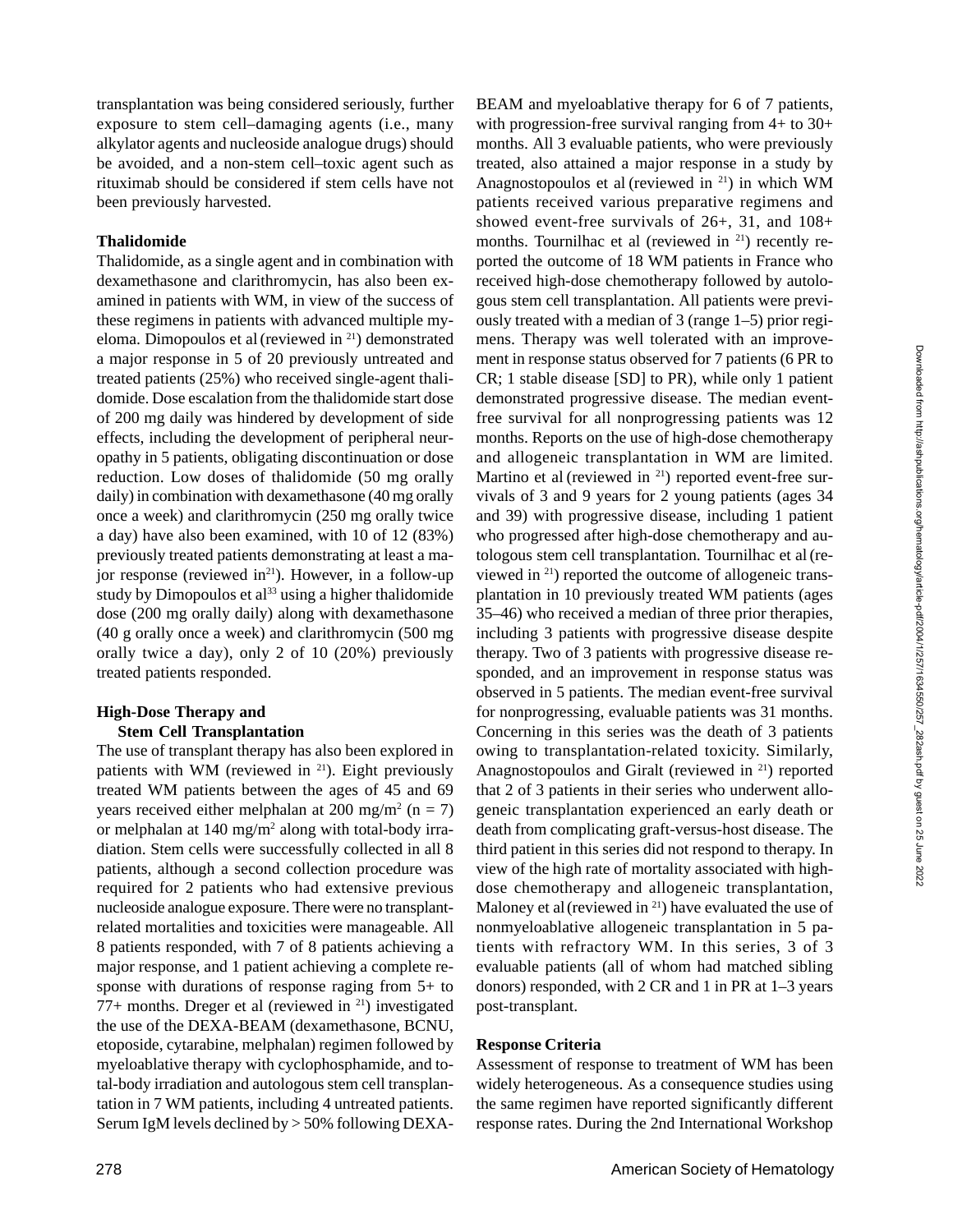on WM a consensus panel proposed guidelines for standardized response criteria that were subsequently discussed and modified and are summarized below.34

#### *Complete response*

Complete disappearance of serum and urine monoclonal protein by immunofixation, resolution of lymphadenopathy and of organomegaly, and no signs or symptoms that are directly attributable to WM. These findings must be confirmed 6 weeks later. Absence of malignant cells by bone marrow histologic evaluation is required.

# *Partial response*

 $A \ge 50\%$  reduction of serum monoclonal protein concentration on electrophoresis and  $\geq$  50% reduction of lymphadenopathy and of organomegaly on physical examination or computed tomography. Symptoms and signs that are directly attributable to WM must resolve.

### *Relapse from CR*

Reappearance of serum monoclonal protein as determined by immunofixation confirmed by a second measurement or reappearance of clinically significant symptoms and signs attributable to WM or development of any other clinically significant disease-related complication.

### *Progressive disease*

A greater than 25% increase in serum monoclonal protein levels from the lowest attained response value as determined by serum electophoresis, confirmed by measurement 3 weeks later. For monoclonal protein nadirs  $\leq 20$  g/L, an absolute increase of 5 g/L is required to determine progressive disease (PD). PD may also be documented if there is worsening of anemia, thrombocytopenia, leukopenia, lymphocytosis, lymphadenopathy, or organomegaly directly attributable to WM or appearance of disease-related complications such as unexplained fever, night sweats, weight loss, neuropathy, nephropathy, symptomatic cryoglobulinemia, or amyloidosis. Serum monoclonal protein should ideally be measured by serum protein electrophoresis because in some settings the use of nephelometry to determine total serum IgM may be unreliable, particularly when the levels of the monoclonal protein are high. The presence of cryoglobulin or cold agglutinin may affect determination of IgM. Testing of these at baseline should be considered and if present serum samples should be re-evaluated at 37°C to ensure accurate and consistent determination of the monoclonal protein levels.

### **Prognosis**

WM presents with a chronic, indolent course and a highly variable prognosis. The median survival reported in large series ranges from 5 to 7 years, although an observed survival of 9 years and a 10-year projected overall survival of 55% have been reported (reviewed in<sup>21</sup>). Because WM is a rare disease, relatively few studies on prognosis have been conducted on large patient populations.Advanced age, anemia, and thrombocytopenia were correlated by univariate analysis with a poorer outcome in virtually all studies. Neutropenia and male sex, weight loss and cryoglobulinemia, albumin level and blood cell counts, serum β2-microglobulin level and IgM level less than 40 g/L, and hyperviscosity and β2 microglobulin level were also significantly correlated with survival (reviewed in $2^{1}$ ). A few scoring systems have been proposed based on these analyses:

- $age \ge 70$  years, hemoglobin < 90 g/L, weight loss,  $crvoglobulinemia<sup>35</sup>$
- $age \ge 65$  years, serum albumin < 40 g/L, hemoglobin  $< 120 \text{ g/L}$ , cytopenias (platelets  $< 150 \times 10^9$ /L, leukocytes <  $4.0 \times 10^9$ /L, neutrophils <  $1.5 \times 10^9$ /L)<sup>36</sup>
- serum  $\beta$ 2-microglobulin  $\geq$  3 mg/L, hemoglobin  $< 120$  g/L, serum IgM  $< 40$  g/L<sup>37</sup>

An update of the study by Merlini et al*,* 16 which included 215 patients, indicated that serum β2-microglobulin, hemoglobin, albumin, and age defined prognosis of patients with WM thoroughly. In agreement with other studies, serum β2-microglobulin and hemoglobin level appeared to be the most consistent prognostic determinants. It is possible that with validation from future studies, both prognostic stratification and decision to start treatment may result from serum β2 microglobulin level and hemoglobin. Asymptomatic patients with low serum β2-microglobulin levels and preserved hemoglobin can be observed over long periods without therapy. Since WM is a disease of the elderly, up to  $32\%$  of patients die of unrelated causes<sup>38</sup> and the association with malignancy, both before therapy and during follow-up, is common (39% of patients in a series $37$ ). The most common causes of death in these patients are progression of the lymphoproliferative process (in about  $50\%$ ), infections, and cardiac failure.<sup>38</sup> Few patients die of cerebrovascular accidents, renal failure, or gastrointestinal bleeding. In the pre-terminal stage of the disease, the development of aggressive largecell lymphomas, usually of the immunoblastic type (Richter's syndrome) have been reported in 6% of patients treated for WM.38 This transformation is characterized by unexplained fever, weight loss, rapidly enlarging lymph nodes, extranodal extension, and reduction of the level of monoclonal IgM. Rarely, WM may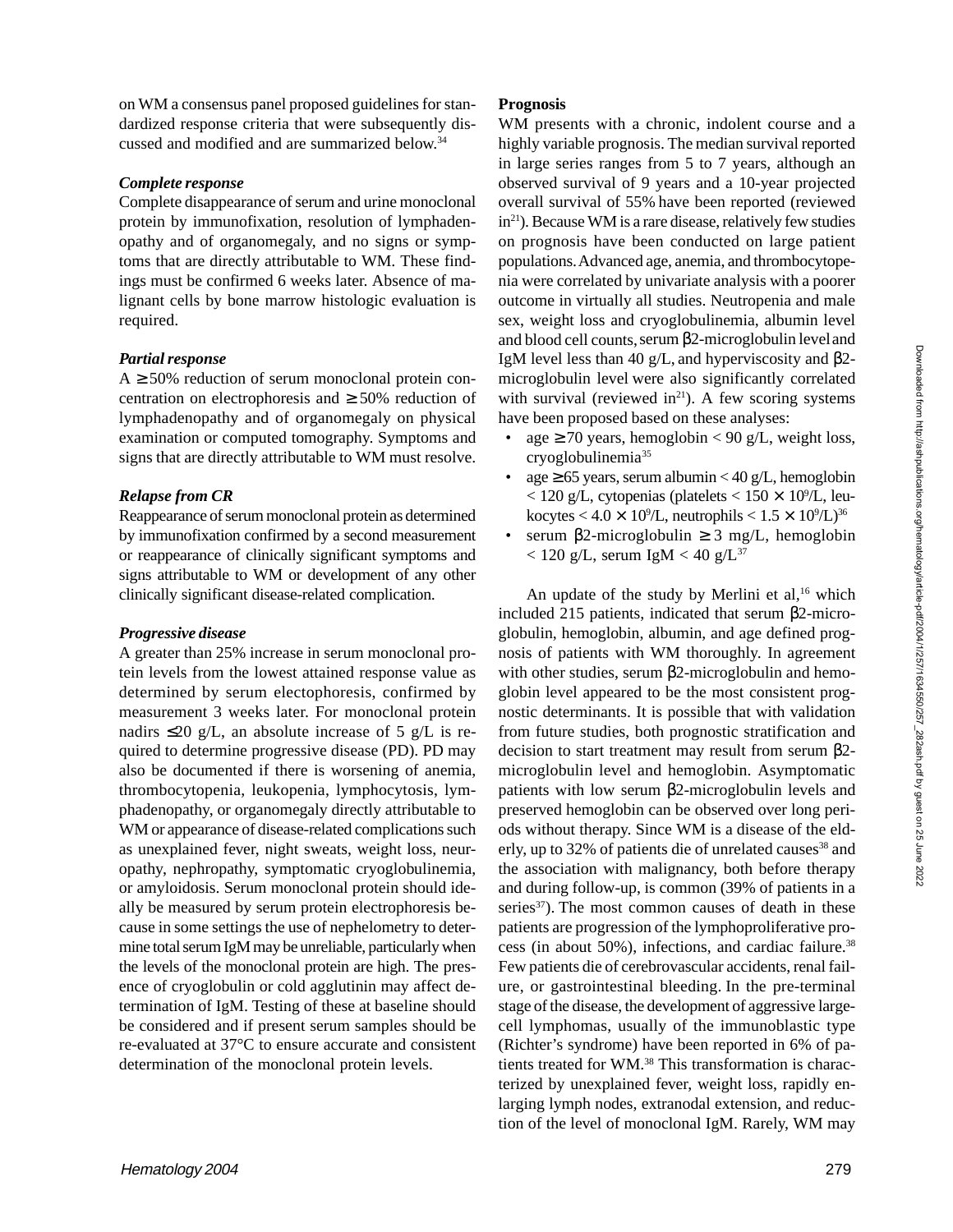be complicated by acute or chronic myeloid leukemia, in most cases after treatment with alkylating agents, although patients who had not been previously treated have also been reported.

#### **REFERENCES**

#### **I. Amyloidosis: Diagnosis and Prognosis**

- 1. Westermark P, Benson MD, Buxbaum JN, et al. Amyloid fibril protein nomenclature—2002. Amyloid. 2002;9(3):197-200.
- 2. Abraham RS, Katzmann JA, Clark RJ, Bradwell AR, Kyle RA, Gertz MA. Quantitative analysis of serum free light chains. A new marker for the diagnostic evaluation of primary systemic amyloidosis. Am J Clin Pathol. 2003;119(2):274-278.
- 3. Swan N, Skinner M, O'Hara CJ. Bone marrow core biopsy specimens in AL (primary) amyloidosis. A morphologic and immunohistochemical study of 100 cases. Am J Clin Pathol. 2003;120(4):610-616.
- 4. Hachulla E, Grateau G. Diagnostic tools for amyloidosis. Joint Bone Spine. 2002;69(6):538-545.
- 5. Andrews TR, Colon-Otero G, Calamia KT, Menke DM, Boylan KB, Kyle RA. Utility of subcutaneous fat aspiration for diagnosing amyloidosis in patients with isolated peripheral neuropathy. Mayo Clin Proc. 2002;77(12):1287-1290.
- 6. Lachmann HJ, Booth DR, Booth SE, et al. Misdiagnosis of hereditary amyloidosis as AL (primary) amyloidosis. N Engl J Med. 2002;346(23):1786-1791.
- 7. Benson MD. The hereditary amyloidoses [Review]. Best Pract Res Clin Rheumatol. 2003;17(6):909-927.
- 8. Rocken C, Shakespeare A. Pathology, diagnosis and pathogenesis of AA amyloidosis. Virchows Arch. 2002 Feb;440(2):111-22. Review.
- 9. Merlini G, Bellotti V. Molecular mechanisms of amyloidosis. N Engl J Med. 2003;349(6):583-596.
- 10. Arbustini E, Verga L, Concardi M, Palladini G, Obici L, Merlini G. Electron and immuno-electron microscopy of abdominal fat identifies and characterizes amyloid fibrils in suspected cardiac amyloidosis. Amyloid. 2002;9(2):108-114.
- 11. Pardanani A, Witzig TE, Schroeder G, et al. Circulating peripheral blood plasma cells as a prognostic indicator in patients with primary systemic amyloidosis. Blood. 2003;101(3):827-830.
- 12. Koyama J, Ray-Sequin PA, Falk RH. Longitudinal myocardial function assessed by tissue velocity, strain, and strain rate tissue Doppler echocardiography in patients with AL (primary) cardiac amyloidosis. Circulation. 2003;107(19):2446-2452.
- 13. Miller WL, Wright RS, McGregor CG, et al. Troponin levels in patients with amyloid cardiomyopathy undergoing cardiac transplantation. Am J Cardiol. 2001;88 (7):813-815.
- 14. Dispenzieri A, Kyle RA, Gertz MA, et al. Survival in patients with primary systemic amyloidosis and raised serum cardiac troponins. Lancet. 2003;361(9371):1787-1789.
- 15. Dispenzieri A, Kyle RA, Lacy MQ, et al. Superior survival in primary systemic amyloidosis patients undergoing peripheral blood stem cell transplant: a case control study. Blood. 2004; First edition paper prepublished online March 25, 2004.
- 16. Palladini G, Campana C, Klersy C, et al. Serum N-terminal pro-brain natriuretic peptide is a sensitive marker of myocardial dysfunction in AL amyloidosis. Circulation. 2003;107(19):2440-2445.
- 17. Lachmann HJ, Gallimore R, Gillmore JD, et al. Outcome in systemic AL amyloidosis in relation to changes in concentra-

tion of circulating free immunoglobulin light chains following chemotherapy. Br J Haematol. 2003;122(1):78-84.

- 18. Gertz MA, Lacy MQ, Dispenzieri A. Therapy for immunoglobulin light chain amyloidosis: the new and the old. Blood Rev. 2004;18(1):17-37.
- 19. Myers B, Lachmann H, Russell NH. Novel combination chemotherapy for primary (AL) amyloidosis myeloma: clinical, laboratory and serum amyloid-P protein scan improvement. Br J Haematol. 2003;121(5):816-817.
- 20. Gertz MA, Lacy MQ, Dispenzieri A, et al. Stem cell transplantation for the management of primary systemic amyloidosis. Am J Med. 2002;113(7):549-555.
- 21. Dispenzieri A, Lacy MQ, Kyle RA, et al. Eligibility for hematopoietic stem-cell transplantation for primary systemic amyloidosis is a favorable prognostic factor for survival. J Clin Oncol. 2001;19(14):3350-3356.

#### **II. AL Amyloidosis, Therapeutic Strategies 2004**

- 1. Merlini G, Bellotti V. Molecular mechanisms of amyloidosis. N Engl J Med. 2003;349:583-596.
- 2. Comenzo RL, Gertz MA. Autologous stem cell transplantation for primary systemic amyloidosis. Blood. 2002;99:4276- 4282.
- 3. Skinner M, Sanchorawala V, Seldin DC, et al. High-dose melphalan and autologous stem-cell transplantation in patients with AL amyloidosis: An 8-year study. Ann Intern Med. 2004;140:85-93.
- 4. Gertz MA, Lacy MQ, Dispenzieri A, et al. Stem cell transplantation for the management of primary systemic amyloidosis. Am J Med. 2002;113:549-555.
- 5. Sanchorawala V, Wright DG, Seldin DC, et al. An overview of the use of high-dose melphalan with autologous stem cell transplantation for the treatment of AL amyloidosis. Bone Marrow Transplant. 2001;28:637-642.
- 6. Sanchorawala V, Wright DG, Seldin DC, et al. High-dose intravenous melphalan and autologous stem cell transplantation as initial therapy or following two cycles of oral chemotherapy for the treatment of AL amyloidosis: results of a prospective randomized trial. Bone Marrow Transplant. 2004;33:381-388.
- 7. Blum W, Khoury H, Lin HS, et al. Primary amyloidosis patients with significant organ dysfunction tolerate autologous transplantation after conditioning with single-dose total body irradiation alone: a feasibility study. Biol Blood Marrow Transplant. 2003;9:397-404.
- 8. Dispenzieri A, Kyle RA, Lacy MQ, et al. Superior survival in primary systemic amyloidosis patients undergoing peripheral blood stem cell transplantation: a case-control study. Blood 2004;103:3960-3963.
- 9. Kyle RA, Gertz MA, Greipp PR, et al. A trial of three regimens for primary amyloidosis: colchicine alone, melphalan and prednisone, and melphalan, prednisone, and colchicine. N Engl J Med. 1997;336:1202-1207.
- 10. Bird J, Cavenagh J, Hawkins P, et al. Guidelines on the diagnosis and management of AL amyloidosis. Br J Haematol. 2004;125:681-700.
- 11. Gertz MA, Lacy MQ, Lust JA, et al. Prospective randomized trial of melphalan and prednisone versus vincristine, carmustine, melphalan, cyclophosphamide, and prednisone in the treatment of primary systemic amyloidosis. J Clin Oncol. 1999;17:262-267.
- 12. Dhodapkar M, Hussein MA, Rasmussen E, et al. Clinical efficacy of high dose dexamethasone with maintenance dexamethasone/alpha interferon in patients with primary systemic amyloidosis: results of United States intergroup trial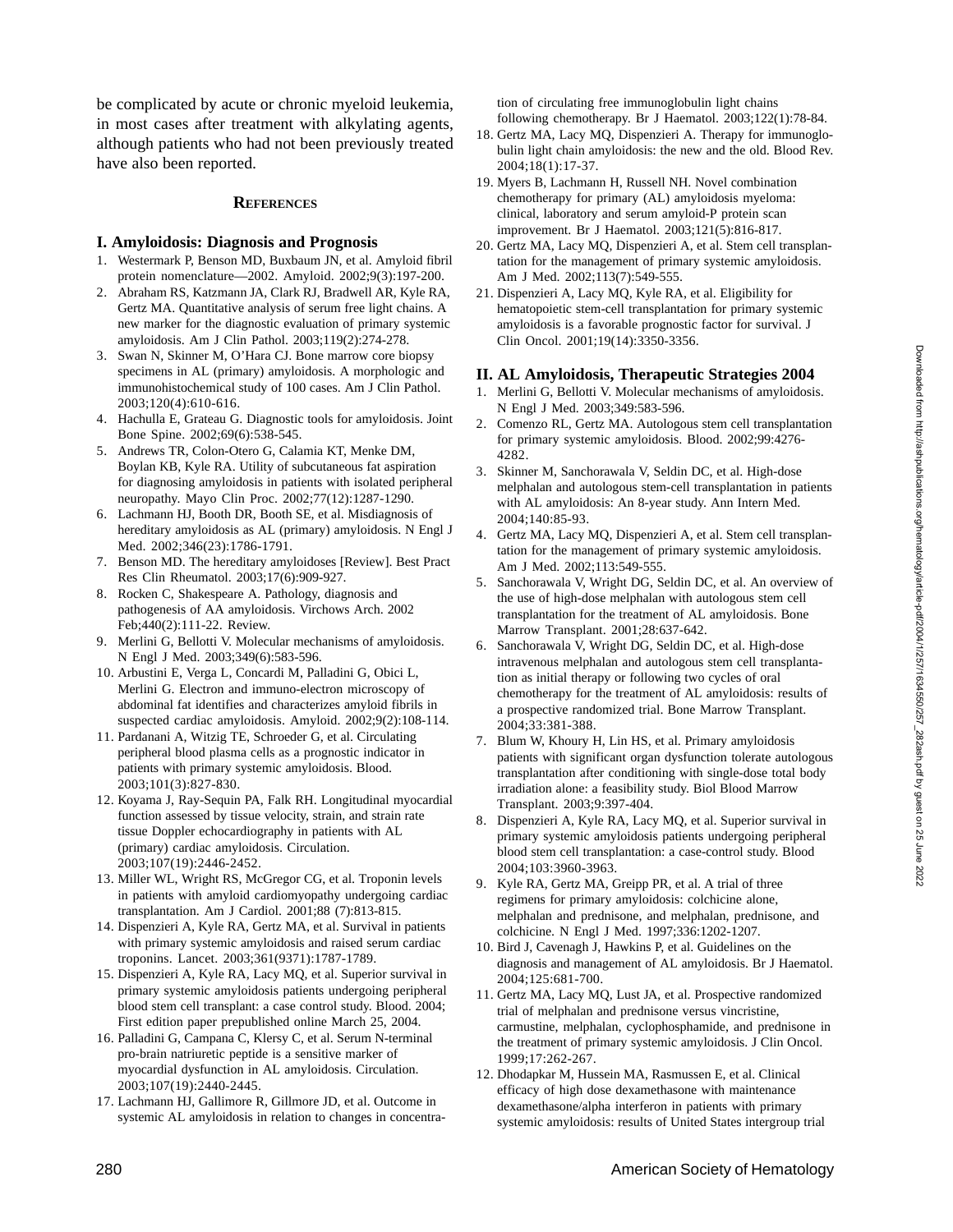Southwest Oncology Group (SWOG) S9628. Blood. 2004. In press.

- 13. Palladini G, Anesi E, Perfetti V, et al. A modified high-dose dexamethasone regimen for primary systemic (AL) amyloidosis. Br J Haematol. 2001;113:1044-1046.
- 14. Palladini G, Perfetti V, Obici L, et al. Association of melphalan and high-dose dexamethasone is effective and well tolerated in patients with AL (primary) amyloidosis who are ineligible for stem cell transplantation. Blood. 2004;103:2936-2938.
- 15. Seldin DC, Choufani EB, Dember LM, et al. Tolerability and efficacy of thalidomide for the treatment of patients with light chain-associated (AL) amyloidosis. Clin Lymphoma. 2003;3:241-246.
- 16. Dispenzieri A, Lacy MQ, Rajkumar SV, et al. Poor tolerance to high doses of thalidomide in patients with primary systemic amyloidosis. Amyloid. 2003;10:257-261.
- 17. Hussein MA, Juturi JV, Rybicki L, et al. Etanercept therapy in patients with advanced primary amyloidosis. Med Oncol. 2003;20:283-290.
- 18. Hrncic R, Wall J, Wolfenbarger DA, et al. Antibody-mediated resolution of light chain-associated amyloid deposits. Am J Pathol. 2000;157:1239-1246.
- 19. Lachmann HJ, Gallimore R, Gillmore JD, et al. Outcome in systemic AL amyloidosis in relation to changes in concentration of circulating free immunoglobulin light chains following chemotherapy. Br J Haematol. 2003;122:78-84.
- 20. Mollee PN, Wechalekar AD, Pereira DL, et al. Autologous stem cell transplantation in primary systemic amyloidosis: the impact of selection criteria on outcome. Bone Marrow Transplant. 2004;33:271-277.

#### **III. Waldenström's Macroglobulinemia**

- 1. Owen RG, Treon SP, Al-Katib A, et al. Clinicopathological definition of Waldenström's macroglobulinemia: consensus panel recommendations from the Second International Workshop on Waldenström's macroglobulinemia. Semin Oncol. 2003;30:110–115.
- 2. Manning R, Branagan AR, Hunter Z, Tournilhac O, Santos DD, Treon SP. Characterization of familial Waldenstrom's macroglobulinemia. J Clin Oncol. 2003;22:572s.
- 3. Schop RF, Kuehl WM, Van Wier SA, et al. Waldenström macroglobulinemia neoplastic cells lack immunoglobulin heavy chain locus translocations but have frequent 6q deletions. Blood. 2002;100:2996–3001.
- 4. Treon SP, Braverman E, Branagan AR, et al. Deletions in 6q21-22 are commonly present in patients with familial and non-familial Waldenstrom's macroglobulinemia and IgM monoclonal gammopathy of unknown significance [abstract]. Blood. 102:682a.
- 5. Avet-Loiseau H, Garand R, Lode L, Robillard N, Bataille R. 14q32 translocations discriminate IgM multiple myeloma from Waldenstrom's macroglobulinemia. Semin Oncol. 2003;30:153-155.
- 6. Smith BR, Robert NJ, Ault KA. In Waldenstrom's macroglobulinemia the quantity of detectable circulating monoclonal B lymphocytes correlates with clinical course. Blood. 1983;61:911–914.
- 7. Owen RG, Barrans SL, Richards SJ, et al. Waldenström macroglobulinemia. Development of diagnostic criteria and identification of prognostic factors. Am J Clin Pathol. 2001; 116:420–428.
- 8. San Miguel JF, Vidriales MB, Ocio E, et al. Immunophenotypic analysis of Waldenstrom's macroglobulinemia. Semin Oncol. 2003;30:187-195.
- 9. Cafarella T, Manning R, Hunter Z, et al. Heterogeneous

expression of CD5, CD10, and CD23 in IgM secreting lymphoplasmacytic lymphoma (Waldenstrom's macroglobulinemia) [abstract]. J Clin Oncol. 2004;22:614s.

- 10. Wagner SD, Martinelli V, Luzzatto L. Similar patterns of V kappa gene usage but different degrees of somatic mutation in hairy cell leukemia, prolymphocytic leukemia, Waldenström's macroglobulinemia, and myeloma. Blood. 1994;83:3647- 3653.
- 11. Aoki H, Takishita M, Kosaka M, Saito S. Frequent somatic mutations in D and/or JH segments of Ig gene in Waldenström's macroglobulinemia and chronic lymphocytic leukemia (CLL) with Richter's syndrome but not in common CLL. Blood. 1995;85:1913-1919.
- 12. Sahota SS, Forconi F, Ottensmeier CH, et al. Typical Waldenström macroglobulinemia is derived from a B-cell arrested after cessation of somatic mutation but prior to isotype switch events. Blood. 2002;100:1505-1507.
- 13. Kriangkum J, Taylor BJ, Treon SP, Mant MJ, Belch AR, Pilarski LM. Clonotypic IgH VDJ sequence analysis in Waldenstrom's macroglobulinemia suggests an unusual B cell origin and expansion of polyclonal B cells in peripheral blood. Blood. 2004. In press.
- 14. San Miguel JF, Vidriales MB, Ocio E, et al. Immunophenotypic analysis of Waldenstrom's macroglobulinemia. Semin Oncol. 2003;30:187-195.
- 15. Tournilhac O, Ditzel Santos D, Branagan AR, et al. Excess bone marrow mast cells constititvely express CD154 (CD40 ligand) in Waldenstrom's macroglobulinemia and may support tumor cell growth through CD154/CD40 pathway [abstract]. J Clin Oncol. 22:571s.
- 16. Merlini G, Baldini L, Broglia C, et al. Prognostic factors in symptomatic Waldenström's macroglobulinemia. Semin Oncol. 2003;30:211–215.
- 17. Dimopoulos MA, Alexanian R. Waldenström's macroglobulinemia. Blood. 1994;83:1452–1459.
- 18. Bartl R, Frisch B, Mahl G, et al. Bone marrow histology in Waldenström's macroglobulinaemia. Clinical relevance of subtype recognition. Scand J Haematol. 1983;31:359–375.
- 19. Kyle RA, Treon SP, Alexanian R, et al. Prognostic markers and criteria to initiate therapy in Waldenström's macroglobulinemia: Consensus Panel Recommendations from the Second International Workshop on Waldenström's macroglobulinemia. Semin Oncol. 2003;30:116–120.
- 20. Gertz M, Anagnostopoulos A, Anderson KC, et al. Treatment recommendations in Waldenström's macroglobulinemia: Consensus Panel Recommendations from the Second International Workshop on Waldenström's macroglobulinemia. Semin Oncol. 2003;30:121–126.
- 21. Merlini G, Treon SP. Waldenstrom's disease. In: Multiple Myeloma and Related Disorders. Gahrton G, Durie B, Samson DM, editors. Oxford University Press Inc., New York N.Y. 2004.
- 22. Dimopoulos MA, Kantarjian H, Weber D, et al. Primary therapy of Waldenström's macroglobulinemia with 2 chlorodeoxyadenosine. J Clin Oncol. 1994;12:2694–2698.
- 23. Liu ES, Burian C, Miller WE, Saven A. Bolus administration of cladribine in the treatment of Waldenström macroglobulinaemia. Br J Haematol. 1998;103:690–695.
- 24. Dimopoulos MA, Zervas C, Zomas A, et al. Treatment of Waldenstrom's macroglobulinemia with rituximab. J Clin Oncol. 2002;20:2327-2333.
- 25. Treon SP, Emmanouilides CA, Kimby E, et al. Extended rituximab in Waldenstrom's macroglobulinemia. Ann Oncol. 2004. In press.
- 26. Treon SP, Branagan AR, Anderson KC. Paradoxical increases